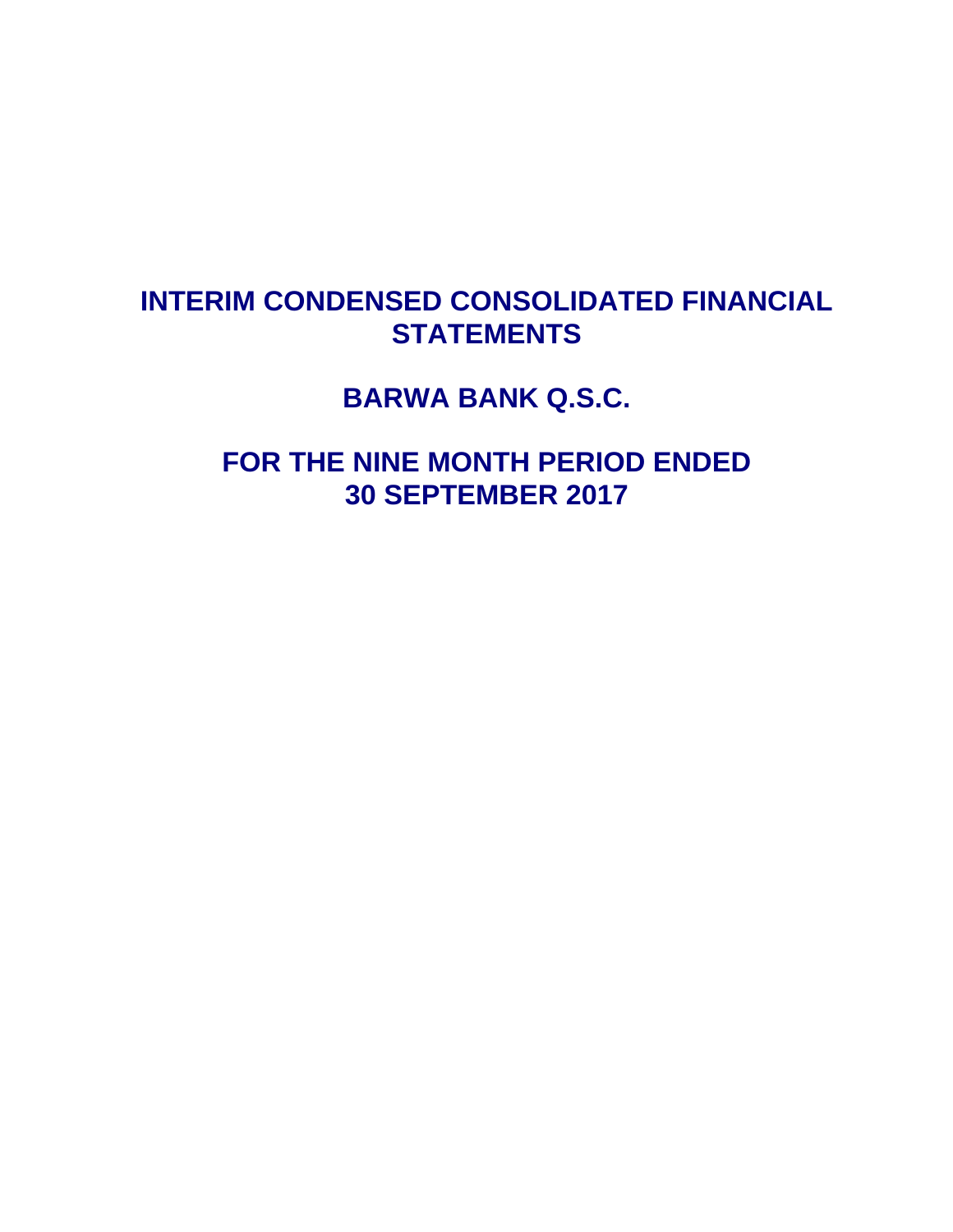# **INTERIM CONDENSED CONSOLIDATED FINANCIAL STATEMENTS For the nine month period ended 30 September 2017**

| <b>CONTENTS</b>                                                            | <b>PAGE</b>    |
|----------------------------------------------------------------------------|----------------|
| Independent auditors' review report                                        |                |
| Interim condensed consolidated statement of financial position             | 2              |
| Interim condensed consolidated statement of income                         | 3              |
| Interim condensed consolidated statement of changes in owners' equity      | $4 - 5$        |
| Interim condensed consolidated statement of cash flows                     | 6              |
| Interim condensed consolidated statement of restricted investment accounts | $\overline{7}$ |
| Notes to the interim condensed consolidated financial statements           | $8 - 22$       |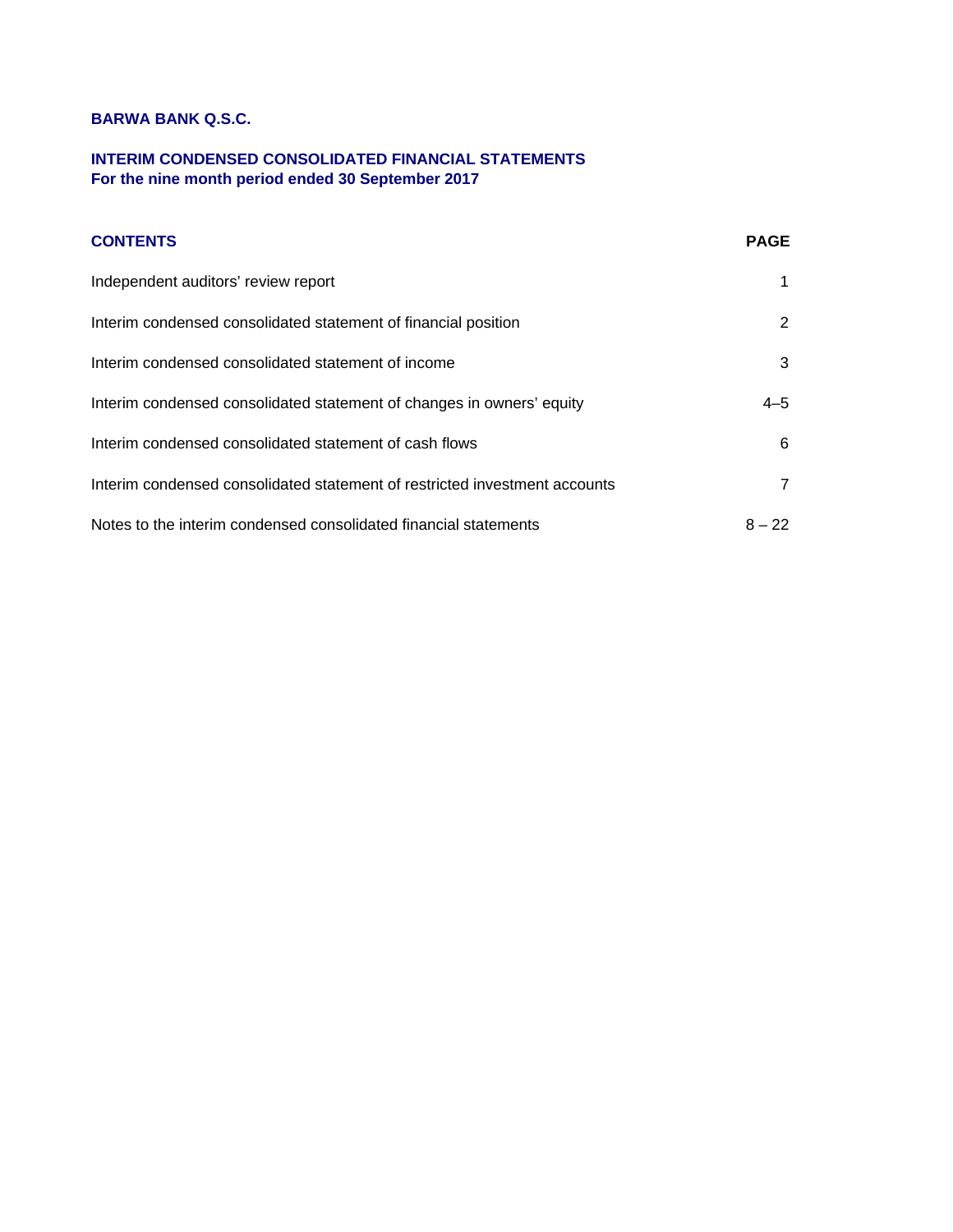## **INDEPENDENT AUDITOR'S REVIEW REPORT**

**To The Shareholders Barwa Bank Q.S.C. Doha – Qatar**

#### **Introduction**

We have reviewed the accompanying interim condensed consolidated financial statements of Barwa Bank Q.S.C. ("the Bank") and its subsidiaries (together referred to as the "Group") comprising the interim consolidated statement of financial position as at 30 September 2017, and the related interim consolidated statements of income for the three month and nine months periods ended 30 September 2017, changes in owner's equity, cash flows and changes in restricted investment accounts for the nine month period then ended, and certain explanatory notes. Management is responsible for the preparation and presentation of these interim condensed consolidated financial statements in accordance with the Financial Accounting Standards issued by the Accounting and Auditing Organisation for Islamic Financial Institutions ("AAOIFI"), the applicable provisions of Qatar Central Bank regulations, the basis of accounting mentioned in note (2a) of the accompanying interim condensed consolidated financial statements and the Bank's undertaking to operate in accordance with Islamic Shari'a rules and principles. Our responsibility is to express a conclusion on these interim condensed consolidated financial statements based on our review.

## **Scope of review**

We conducted our review in accordance with International Standard on Review Engagements 2410, "Review of Interim Financial Information Performed by the Independent Auditor of the Entity". A review of the interim financial information consists of making inquiries, primarily of persons responsible for financial and accounting matters, and applying analytical and other review procedures. A review is substantially less in scope than an audit conducted in accordance with International Standards on Auditing and consequently does not enable us to obtain assurance that we would become aware of all significant matters that might be identified in an audit. Accordingly, we do not express an audit opinion.

## **Conclusion**

Based on our review, nothing has come to our attention that causes us to believe that the accompanying interim condensed consolidated financial statements are not presented fairly, in all material respects, in accordance with note (2a) of the accompanying interim condensed consolidated financial statements and applicable provisions of Qatar Central Bank regulations.

> **For Deloitte & Touche Qatar Branch**

**Doha – Qatar Walid Slim 19 October 2017 Partner** 

 **License No. 319**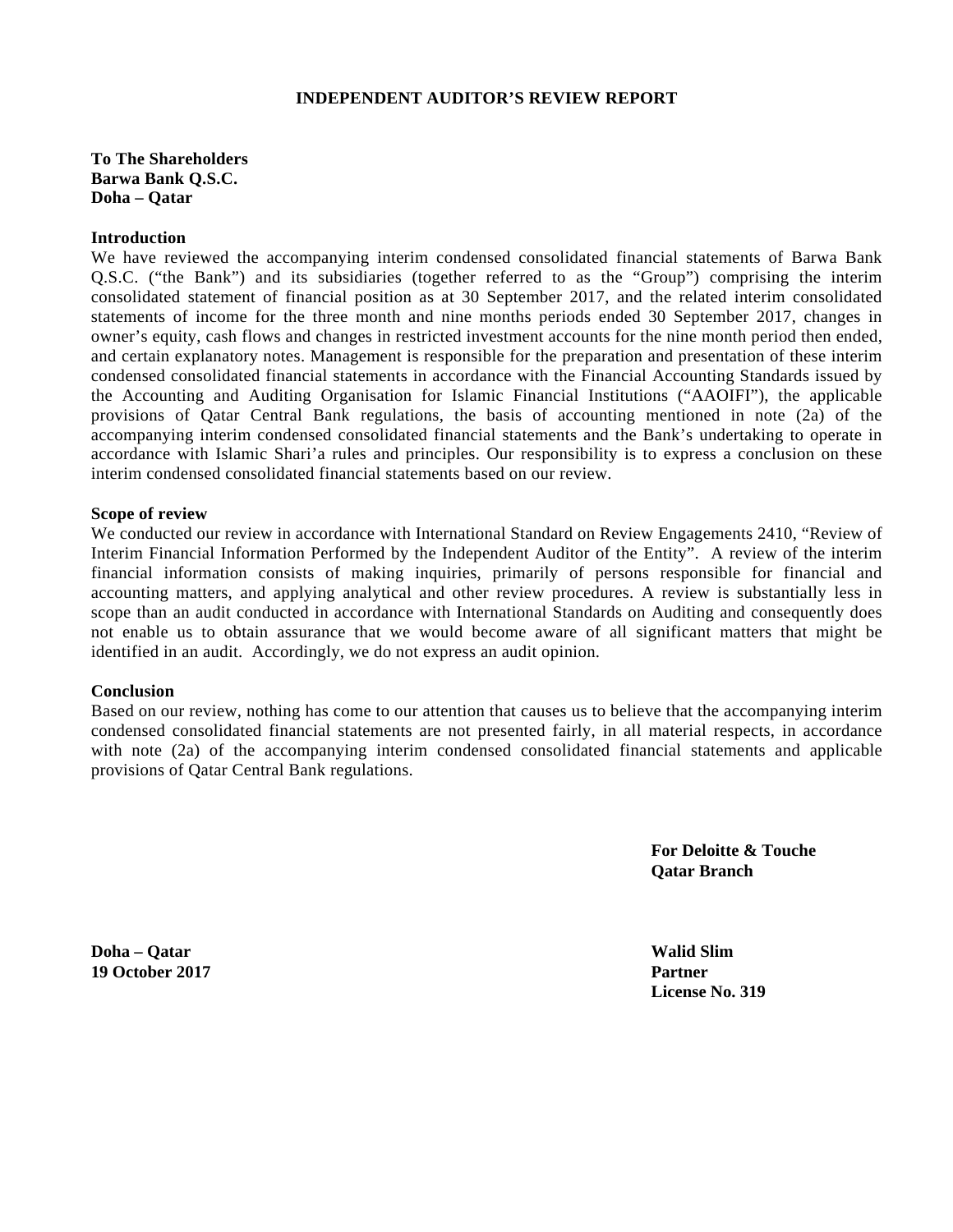| INTERIM CONDENSED CONSOLIDATED STATEMENT OF FINANCIAL POSITION | <b>QAR '000s</b> |
|----------------------------------------------------------------|------------------|
|                                                                |                  |

|                                                         |             | 30 September<br>2017 | 31 December<br>2016 |
|---------------------------------------------------------|-------------|----------------------|---------------------|
|                                                         | <b>Note</b> | (Reviewed)           | (Audited)           |
| <b>ASSETS</b>                                           |             |                      |                     |
| Cash and balances with Qatar Central Bank               | 7           | 1,337,265            | 1,582,534           |
| Due from banks                                          | 8           | 1,767,546            | 2,696,054           |
| Financing assets                                        | 9           | 30,387,698           | 29,778,499          |
| Investment securities                                   | 10          | 11,190,608           | 10,348,286          |
| Investment in associates and joint ventures             | 11          | 276,479              | 298,308             |
| Investment property                                     |             | 4,662                | 4,662               |
| <b>Fixed assets</b>                                     |             | 231,762              | 246,842             |
| Intangible assets                                       |             | 777,230              | 777,230             |
| Other assets                                            |             | 343,193              | 317,265             |
| <b>TOTAL ASSETS</b>                                     |             | 46,316,443           | 46,049,680          |
| <b>LIABILITIES</b>                                      |             |                      |                     |
| Due to banks                                            | 12          | 10,521,168           | 5,739,803           |
| Sukuk financing                                         |             | 2,200,344            | 2,197,594           |
| Customer current accounts                               |             | 1,657,930            | 1,590,923           |
| Other liabilities                                       |             | 952,608              | 871,534             |
| <b>TOTAL LIABILITIES</b>                                |             | 15,332,050           | 10,399,854          |
| <b>EQUITY OF INVESTMENT ACCOUNT HOLDERS</b>             | 13          | 23,525,775           | 28,386,614          |
| <b>OWNERS' EQUITY</b>                                   |             |                      |                     |
| Share capital                                           | 14(a)       | 3,000,000            | 3,000,000           |
| Legal reserve                                           | 14(b)       | 2,245,357            | 2,245,357           |
| <b>Treasury shares</b>                                  | 14(e)       | (38, 349)            | (38, 349)           |
| Risk reserve                                            | 14(c)       | 695,563              | 695,563             |
| Fair value reserve                                      | 10          | 2,971                | (11, 320)           |
| Foreign currency translation reserve                    |             | 157                  | 107                 |
| Other reserves                                          | 14(d)       | 530,224              | 530,224             |
| Retained earnings                                       |             | 1,003,384            | 818,380             |
| TOTAL EQUITY ATTRIBUTABLE TO EQUITY HOLDERS OF THE      |             |                      |                     |
| <b>BANK</b>                                             |             | 7,439,307            | 7,239,962           |
| Non-controlling interests                               |             | 19,311               | 23,250              |
| <b>TOTAL OWNERS' EQUITY</b>                             |             | 7,458,618            | 7,263,212           |
| TOTAL LIABILITIES, EQUITY OF INVESTMENT ACCOUNT HOLDERS |             |                      |                     |
| <b>AND OWNERS' EQUITY</b>                               |             | 46,316,443           | 46,049,680          |

These interim condensed consolidated financial statements were approved by the Board of Directors on 29 October 2017 and were signed on its behalf by:

 ---------------------------------------------------------- ---------------------------------------------- Mohamed Bin Hamad Bin Jassim Al Thani  *Chairman Group Chief Executive Officer*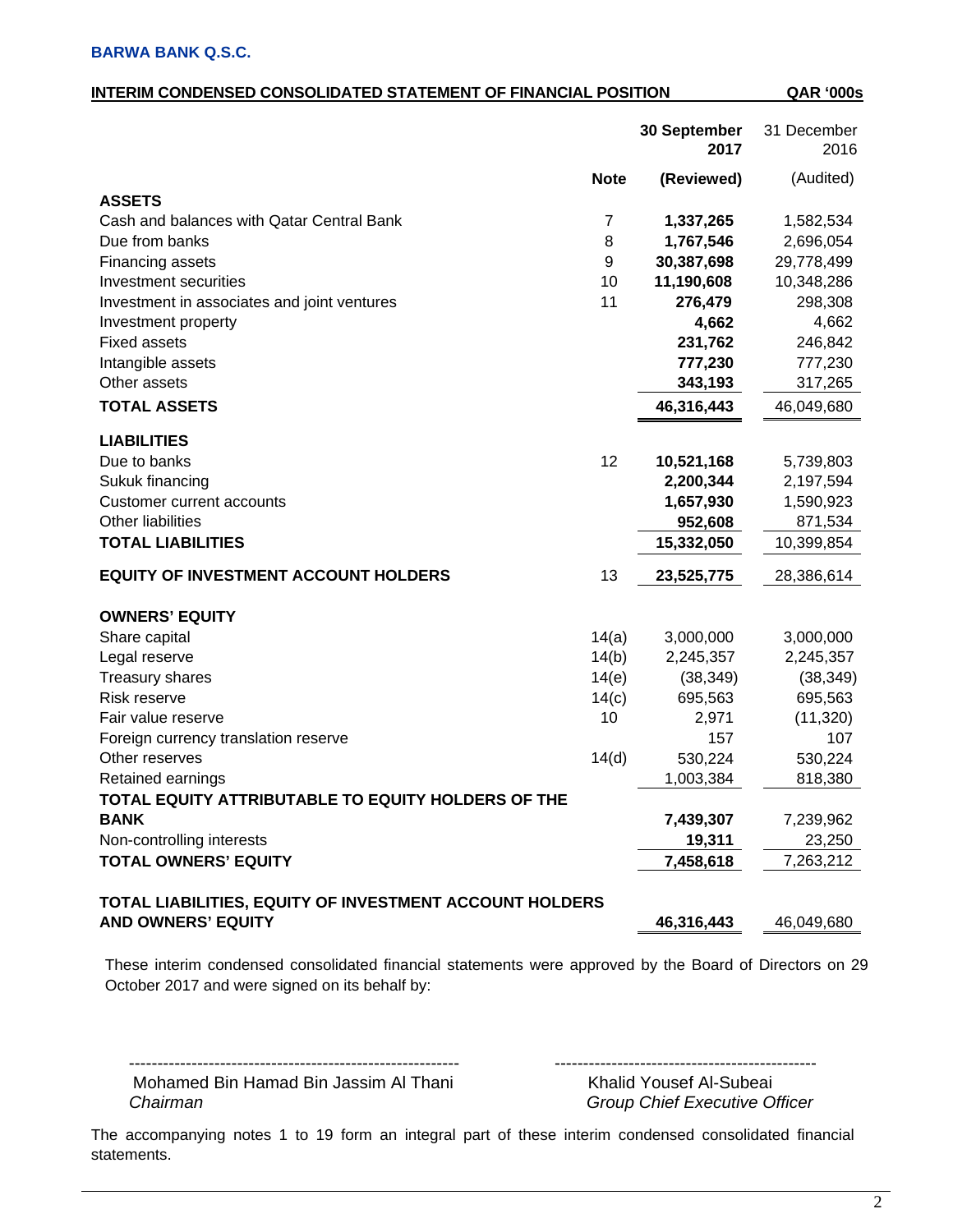# **INTERIM CONDENSED CONSOLIDATED STATEMENT OF INCOME QAR '000s**

|                                                                                                     |             |                    | For the three month<br>period ended 30<br>September | For the nine month<br>period ended 30<br><b>September</b> |                      |
|-----------------------------------------------------------------------------------------------------|-------------|--------------------|-----------------------------------------------------|-----------------------------------------------------------|----------------------|
|                                                                                                     |             | 2017               | 2016                                                | 2017                                                      | 2016                 |
|                                                                                                     | <b>Note</b> | (Reviewed)         | (Reviewed)                                          | (Reviewed)                                                | (Reviewed)           |
| Net income from financing activities                                                                |             | 389,691            | 346,231                                             | 1,121,737                                                 | 1,018,516            |
| Net income from investing activities<br>Total net income from financing and<br>investing activities |             | 113,172<br>502,863 | 95,727<br>441,958                                   | 344,006<br>1,465,743                                      | 294,098<br>1,312,614 |
| Fee and commission income                                                                           |             | 29,165             | 33,031                                              | 108,739                                                   | 104,870              |
| Fee and commission expense                                                                          |             | (790)              | (2, 121)                                            | (2,829)                                                   | (6, 236)             |
| Net fee and commission income                                                                       |             | 28,375             | 30,910                                              | 105,910                                                   | 98,634               |
| Net foreign exchange gain<br>Share of results of associates and joint                               |             | 17,932             | 4,397                                               | 36,200                                                    | 14,449               |
| ventures                                                                                            | 11          | 2,273              | 463                                                 | 3,853                                                     | 3,928                |
| Other income                                                                                        |             | 1,507              | 8,442                                               | 8,091                                                     | 16,235               |
| <b>Total income</b>                                                                                 |             | 552,950            | 486,170                                             | 1,619,797                                                 | 1,445,860            |
|                                                                                                     |             |                    |                                                     |                                                           |                      |
| Staff costs                                                                                         |             | (63, 111)          | (48, 893)                                           | (212, 611)                                                | (212,090)            |
| Depreciation and amortization                                                                       |             | (7,999)            | (8, 288)                                            | (23, 610)                                                 | (25, 118)            |
| Other expenses                                                                                      |             | (43,089)           | (34, 894)                                           | (115,668)                                                 | (107, 644)           |
| Finance cost                                                                                        |             | (72, 977)          | (47, 566)                                           | (150, 519)                                                | (125,003)            |
| <b>Total expenses</b>                                                                               |             | (187, 176)         | (139, 641)                                          | (502, 408)                                                | (469, 855)           |
| Net impairment loss on investment securities                                                        | 10          |                    | (1,719)                                             |                                                           | (6,063)              |
| Net impairment charge on financing assets                                                           | 9(b)        | (11, 288)          | (6, 582)                                            | (11, 882)                                                 | (3,952)              |
| Profit for the period before return to<br>investment account holders                                |             | 354,486            | 338,228                                             | 1,105,507                                                 | 965,990              |
| Return to investment account holders                                                                | 13          | (157, 394)         | (130, 714)                                          | (519, 614)                                                | (384, 634)           |
| Net profit for the period                                                                           |             | 197,092            | 207,514                                             | 585,893                                                   | 581,356              |
|                                                                                                     |             |                    |                                                     |                                                           |                      |
| Net profit for the period attributable to:<br>Equity holders of the Bank                            |             |                    |                                                     |                                                           |                      |
| Non-controlling interests                                                                           |             | 196,961<br>131     | 207,767<br>(253)                                    | 584,827                                                   | 581,037              |
| Net profit for the period                                                                           |             |                    |                                                     | 1,066<br>585,893                                          | 319<br>581,356       |
|                                                                                                     |             | 197,092            | 207,514                                             |                                                           |                      |
| <b>Earnings per share</b>                                                                           |             |                    |                                                     |                                                           |                      |
| Basic and diluted earnings per share                                                                |             |                    |                                                     |                                                           |                      |
| (QAR per share)                                                                                     | 16          | 0.67               | 0.70                                                | 1.97                                                      | 1.96                 |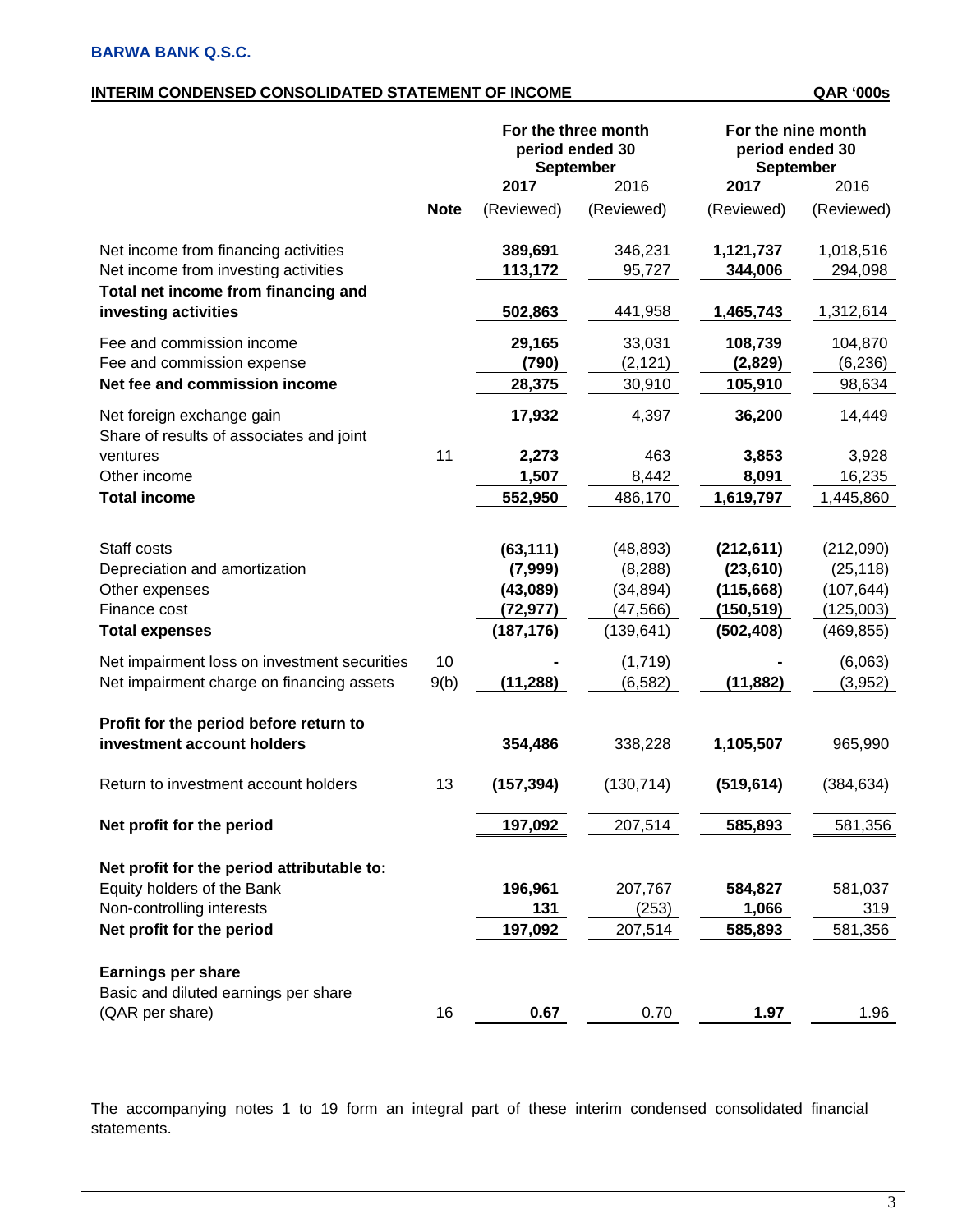# **INTERIM CONDENSED CONSOLIDATED STATEMENT OF CHANGES IN OWNERS' EQUITY QAR '000s**

| For the nine month period ended 30<br>September 2017 | <b>Share</b><br>capital | Legal<br>reserve | Treasury<br>shares | <b>Risk</b><br>reserve | Fair<br>value<br>reserve | Foreign<br>currency<br>translation<br>reserve | <b>Other</b><br>reserves | Retained<br>earnings | <b>Total equity</b><br>attributable to<br>equity holders<br>of the Bank | Non-<br>controlling<br>interests | Total<br>owners'<br>equity |
|------------------------------------------------------|-------------------------|------------------|--------------------|------------------------|--------------------------|-----------------------------------------------|--------------------------|----------------------|-------------------------------------------------------------------------|----------------------------------|----------------------------|
| Balance at 1 January 2017 (Audited)                  | 3,000,000               | 2,245,357        | (38, 349)          | 695,563                | (11, 320)                | 107                                           | 530,224                  | 818,380              | 7,239,962                                                               | 23,250                           | 7,263,212                  |
| Net profit for the period                            |                         |                  |                    |                        |                          |                                               | $\blacksquare$           | 584,827              | 584,827                                                                 | 1,066                            | 585,893                    |
| Fair value reserve movement                          |                         |                  |                    | ۰.                     | 15,327                   |                                               |                          |                      | 15,327                                                                  |                                  | 15,327                     |
| Share of associates other<br>comprehensive income    |                         |                  |                    |                        | (1,036)                  | 50                                            |                          |                      | (986)                                                                   |                                  | (986)                      |
| Total recognised income for the<br>period            |                         |                  |                    | $\blacksquare$         | 14,291                   | 50                                            | $\blacksquare$           | 584,827              | 599,168                                                                 | 1,066                            | 600,234                    |
| Dividend paid                                        |                         |                  |                    |                        |                          |                                               | $\blacksquare$           | (399, 823)           | (399, 823)                                                              |                                  | (399, 823)                 |
| Change in ownership interest                         |                         |                  |                    |                        |                          |                                               |                          |                      |                                                                         | (5,005)                          | (5,005)                    |
| <b>Balance at 30 September 2017</b>                  |                         |                  |                    |                        |                          |                                               |                          |                      |                                                                         |                                  |                            |
| (Reviewed)                                           | 3,000,000               | 2,245,357        | (38, 349)          | 695,563                | 2,971                    | 157                                           | 530,224                  | 1,003,384            | 7,439,307                                                               | 19,311                           | 7,458,618                  |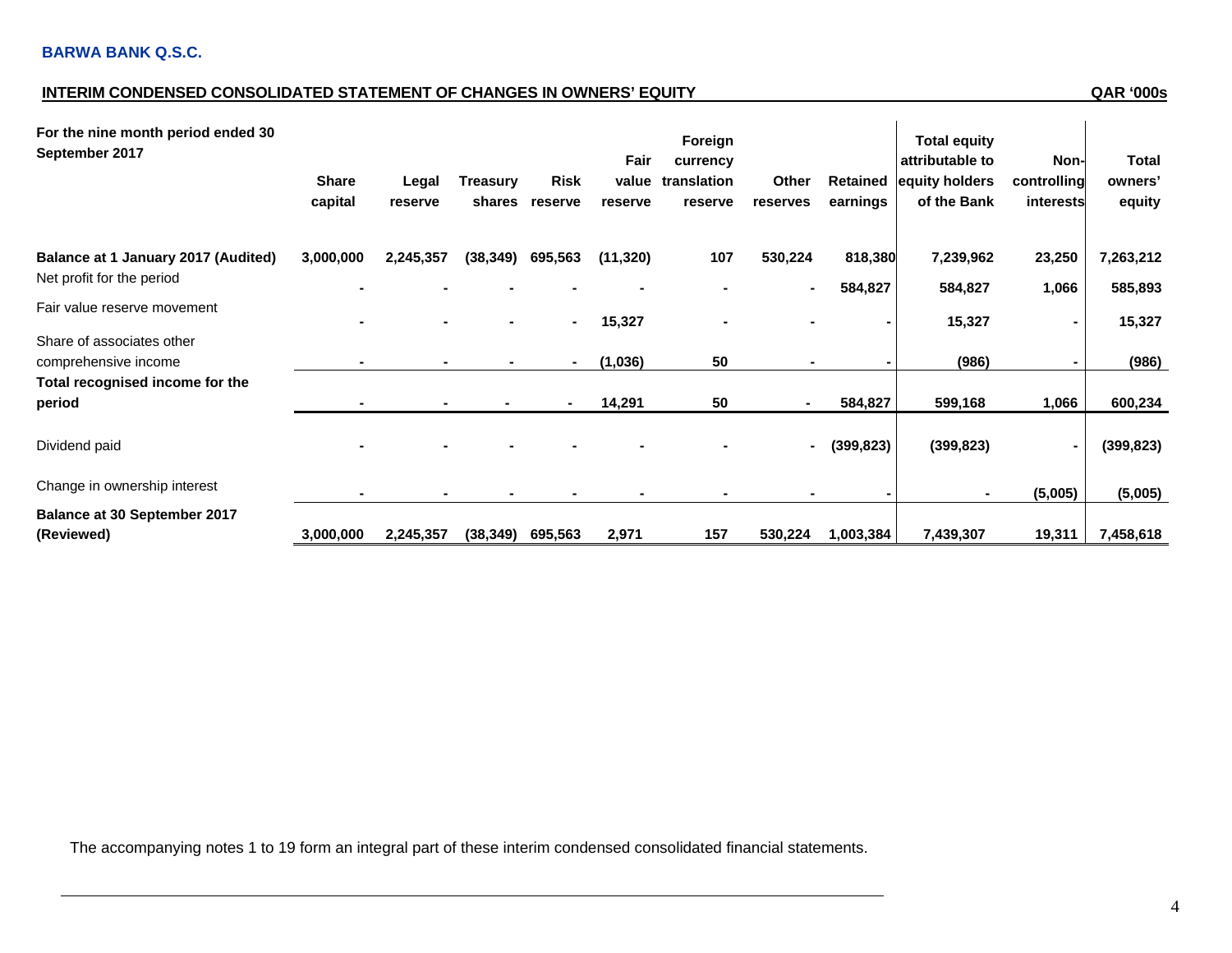# INTERIM CONDENSED CONSOLIDATED STATEMENT OF CHANGES IN OWNERS' EQUITY (CONTINUED) QAR '000s

| For the nine month period<br>ended 30 September<br>2016             | Share<br>capital | Legal<br>reserve | Treasury<br>shares | reserve | Risk Fair value<br>reserve | Foreign<br>currency<br>translation<br>reserve | Other<br>reserves | Cash flow<br>hedge<br>reserve | Retained<br>earnings | Total equity<br>attributable to<br>equity holders<br>of the Bank | Non-<br>controlling<br>interests | Total<br>owners'<br>equity |
|---------------------------------------------------------------------|------------------|------------------|--------------------|---------|----------------------------|-----------------------------------------------|-------------------|-------------------------------|----------------------|------------------------------------------------------------------|----------------------------------|----------------------------|
| Balance at 1 January<br>2016 (Audited)<br>Net profit for the period | 3,000,000        | 2,097,700        | (38, 349)          | 616,776 | (15, 430)                  | 1,002                                         | 426,951           |                               | 705,976              | 6,794,626                                                        | 30,242                           | 6,824,868                  |
| Fair value reserve<br>movement                                      |                  |                  |                    |         | 13,552                     |                                               |                   |                               | 581,037              | 581,037<br>13,552                                                | 319                              | 581,356<br>13,552          |
| Share of associates other<br>comprehensive income                   |                  |                  |                    |         | 2,470                      | (2,716)                                       |                   |                               |                      | (246)                                                            |                                  | (246)                      |
| Cash flow hedge reserve<br>movement                                 |                  |                  |                    |         |                            |                                               |                   | (21, 328)                     |                      | (21, 328)                                                        |                                  | (21, 328)                  |
| Total recognised income<br>for the period                           |                  |                  |                    |         | 16,022                     | (2,716)                                       |                   | (21, 328)                     | 581,037              | 573,015                                                          | 319                              | 573,334                    |
| Dividend paid                                                       |                  |                  |                    |         |                            |                                               |                   |                               | (296, 165)           | (296, 165)                                                       |                                  | (296, 165)                 |
| Change in ownership<br>interest                                     |                  |                  |                    |         |                            |                                               |                   |                               |                      |                                                                  | (6, 132)                         | (6, 132)                   |
| Balance at 30 September<br>2016 (Reviewed)                          | 3,000,000        | 2,097,700        | (38, 349)          | 616,776 | 592                        | (1,714)                                       | 426,951           | (21, 328)                     | 990,848              | 7,071,476                                                        | 24,429                           | 7,095,905                  |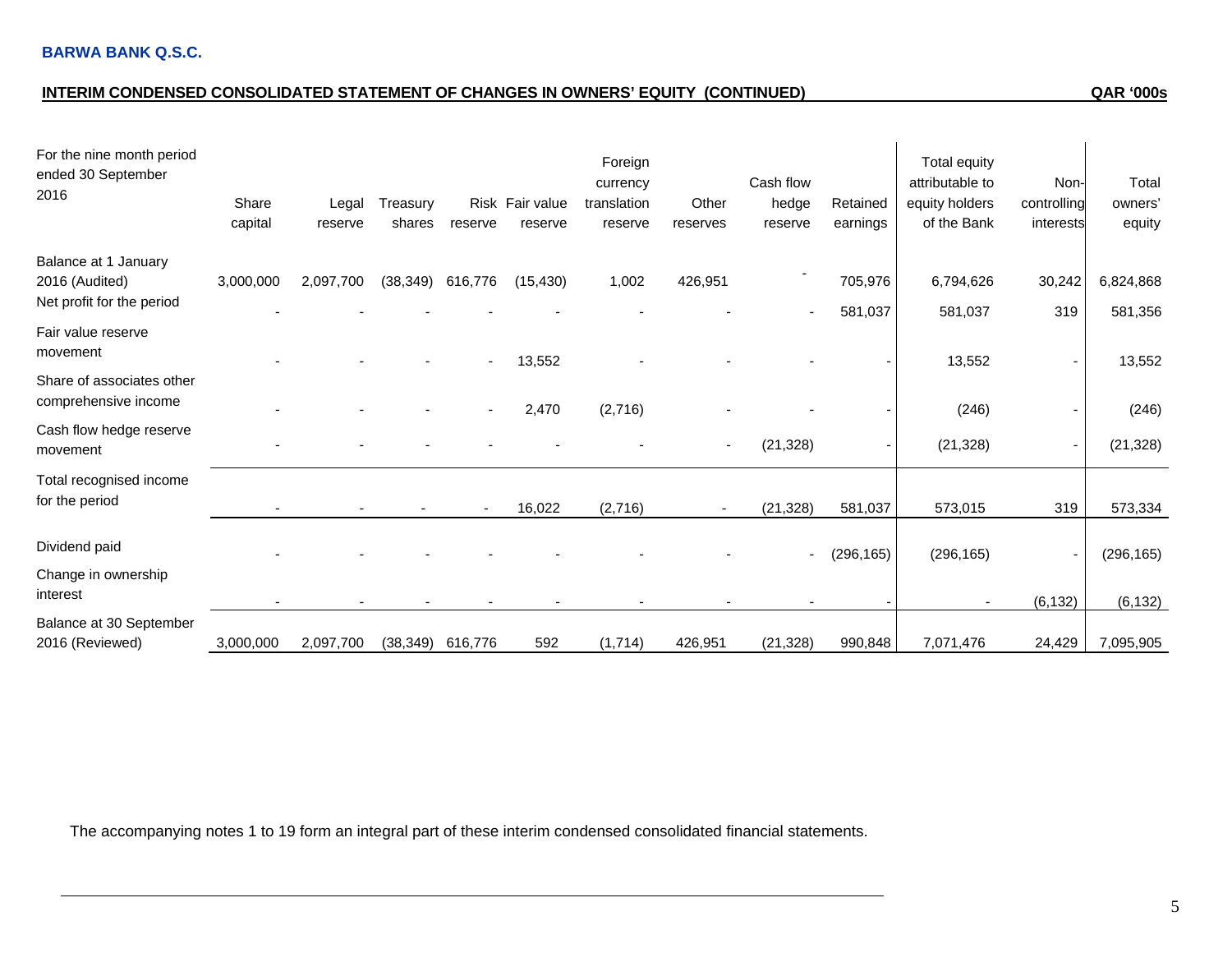# **INTERIM CONDENSED CONSOLIDATED STATEMENT OF CASH FLOWS QAR '000s**

|                                                           |             | For the nine month period ended |             |
|-----------------------------------------------------------|-------------|---------------------------------|-------------|
|                                                           |             | 30 September                    |             |
|                                                           |             | 2017                            | 2016        |
| <b>Cash flows from operating activities</b>               | <b>Note</b> | (Reviewed)                      | (Reviewed)  |
| Net profit for the period                                 |             | 585,893                         | 581,356     |
| Adjustments for:                                          |             |                                 |             |
| Impairment loss on investment securities                  | 10          |                                 | 6,063       |
| Impairment loss on financing assets                       | 9(b)        | 39,295                          | 34,773      |
| Depreciation                                              |             | 23,610                          | 25,118      |
| Employees' end of service benefits provision              |             | 9,965                           | 11,733      |
| Net loss/(gain) on sale of investment securities          |             | 2,345                           | (4, 947)    |
| Dividend income                                           |             | (51, 043)                       | (45, 264)   |
| Gain on disposal of fixed assets                          |             | (185)                           | (132)       |
| Share of results of associates and joint ventures         | 11          | (3, 853)                        | (3,928)     |
| Profit before changes in operating assets and liabilities |             | 606,027                         | 604,772     |
| Change in reserve account with Qatar Central Bank         |             | 242,788                         | 68,814      |
| Change in due from banks                                  |             | 447,160                         | 2,073       |
| Change in financing assets                                |             | (648, 494)                      | (1,561,676) |
| Change in other assets                                    |             | (25, 928)                       | (196, 564)  |
| Change in due to banks                                    |             | 4,781,365                       | (81, 797)   |
| Change in sukuk financing                                 |             | 2,750                           |             |
| Change in customer current accounts                       |             | 67,007                          | 951,435     |
| Change in other liabilities                               |             | 76,058                          | (133, 967)  |
|                                                           |             | 5,548,733                       | (346, 910)  |
| Dividends received                                        |             | 51,043                          | 45,264      |
| Employees' end of service benefits paid                   |             | (4, 949)                        | (7, 710)    |
| Net cash from/(used in) operating activities              |             | 5,594,827                       | (309, 356)  |
| Cash flows from investing activities                      |             |                                 |             |
| (Acquisition)/disposal of investments, net                |             | (835, 139)                      | 797,654     |
| Disposal of associates and joint ventures                 |             | 25,490                          | 1,404       |
| Acquisition of fixed and intangible assets, net           |             | (8, 345)                        | (5, 337)    |
| Net cash (used in)/from investing activities              |             | (817, 994)                      | 793,721     |
| <b>Cash flows from financing activities</b>               |             |                                 |             |
| Change in unrestricted investment account holders         |             | (4,860,839)                     | (1,220,124) |
| Dividend paid                                             |             | (399, 823)                      | (296, 165)  |
| Net cash used in financing activities                     |             | (5,260,662)                     | (1,516,289) |
|                                                           |             |                                 |             |
| Net decrease in cash and cash equivalents                 |             | (483, 829)                      | (1,031,924) |
| Cash and cash equivalents at 1 January                    |             | 2,205,072                       | 1,749,566   |
| Cash and cash equivalents at 30 September                 | 18          | 1,721,243                       | 717,642     |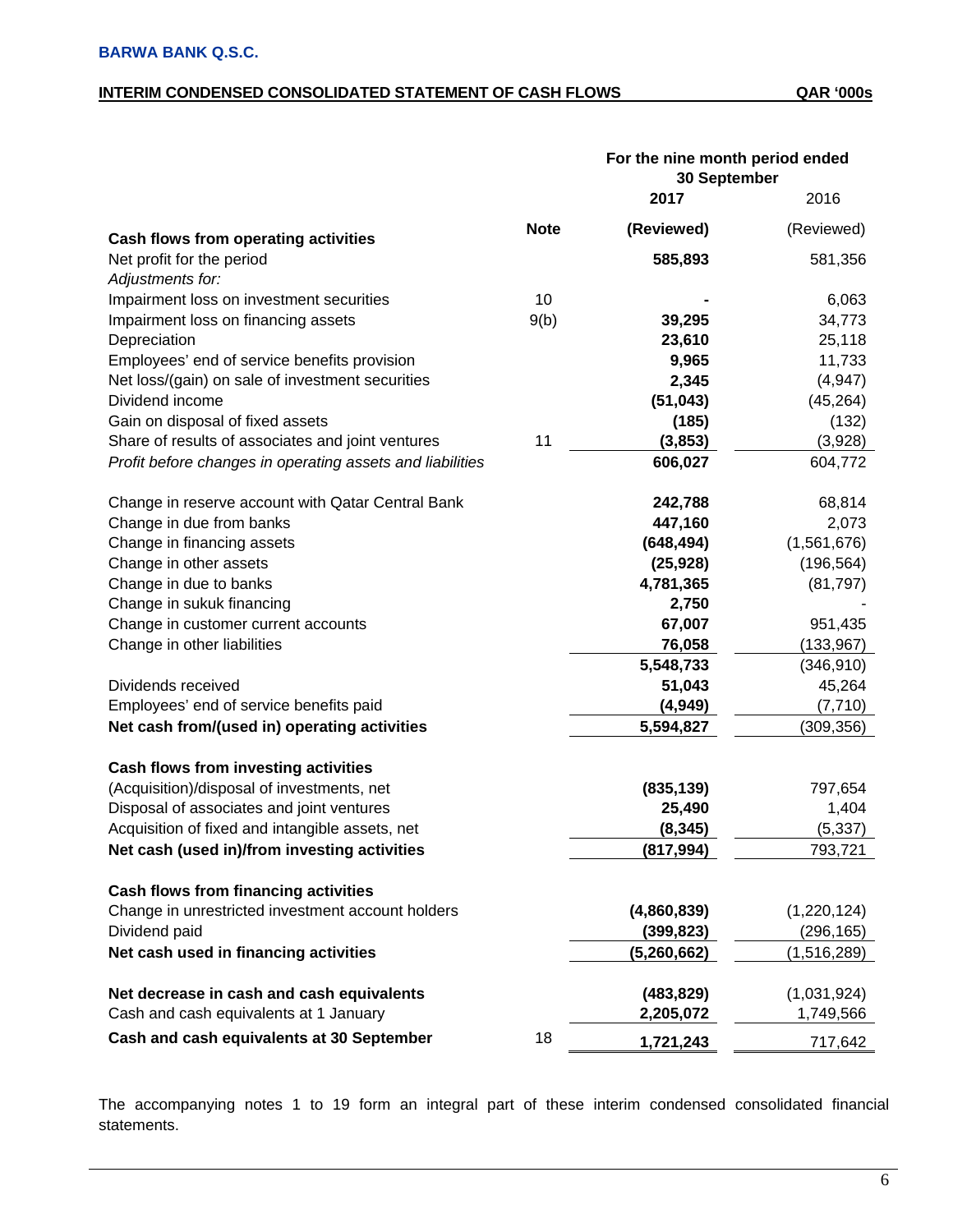# **INTERIM CONDENSED CONSOLIDATED STATEMENT OF CHANGES IN RESTRICTED INVESTMENT ACCOUNTS**

**For the nine month period ended 30 September 2017** 

|                                           | At 1               |              |                          |                             |                  |                | At 30                     |
|-------------------------------------------|--------------------|--------------|--------------------------|-----------------------------|------------------|----------------|---------------------------|
|                                           | January            |              |                          |                             |                  |                | <b>September</b>          |
|                                           | 2017               |              |                          | Movements during the period |                  |                | 2017                      |
|                                           |                    | Investment / |                          | Gross                       | <b>Dividends</b> | Group's fee as |                           |
|                                           | <b>Total value</b> |              | (withdrawal) Revaluation | <b>Income</b>               | paid             | an agent       | <b>Total value</b>        |
| <b>Discretionary Portfolio Management</b> | 103,958            | 1,567        | (8,936)                  | 2,907                       |                  |                | 99,496<br>$\blacksquare$  |
| <b>Other Restricted Wakalas</b>           | 105,950            | 4,861        |                          |                             |                  |                | 110,811<br>$\blacksquare$ |
|                                           | 209,908            | 6,428        | (8,936)                  | 2,907                       |                  |                | 210,307                   |

For the nine month period ended 30 September 2016

|                                    | At 1               |              |             |                             |                  |                          | At 30       |
|------------------------------------|--------------------|--------------|-------------|-----------------------------|------------------|--------------------------|-------------|
|                                    | January            |              |             |                             |                  |                          | September   |
|                                    | 2016               |              |             | Movements during the period |                  |                          | 2016        |
|                                    |                    | Investment / |             | Gross                       | <b>Dividends</b> | Group's fee as           |             |
|                                    | <b>Total value</b> | (withdrawal) | Revaluation | Income                      | paid             | an agent                 | Total value |
| Discretionary Portfolio Management | 198,985            | (98, 506)    | .768،       | 1,538                       |                  | $\overline{\phantom{0}}$ | 103,785     |
| <b>Other Restricted Wakalas</b>    | 105,950            |              |             |                             |                  | $\overline{\phantom{0}}$ | 105,950     |
|                                    | 304,935            | (98, 506)    | 768. ا      | 1,538                       |                  |                          | 209,735     |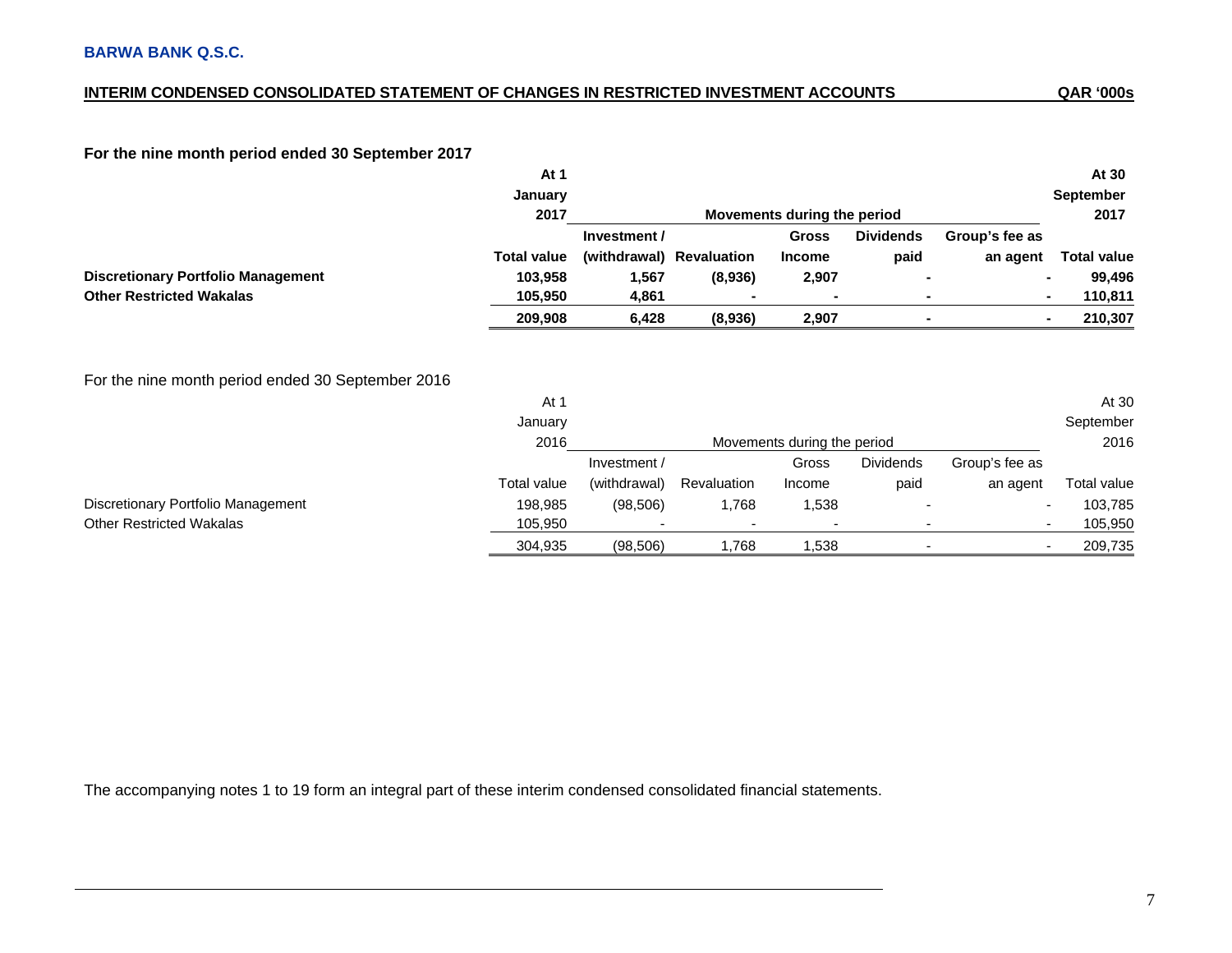# **1. REPORTING ENTITY**

Barwa Bank (the "Bank") was incorporated as a Qatari Shareholding in the State of Qatar under Commercial Registration No. 38012 dated 28 January 2008 (the "date of incorporation"). The Bank commenced its activities on 1 February 2009 under Qatar Central Bank ("QCB") License No. RM/19/2007. The Bank operates through its head office situated on Grand Hamad Street, Doha and its 6 branches in Doha, State of Qatar.

The Bank and its subsidiaries (together referred to as the "Group" and individually referred to as "Group entities") are primarily engaged in financing, investing and advisory activities in accordance with Islamic Shari'a principles as determined by the Shari'a Committee of the Bank and provisions of its Memorandum and Articles of Association. Investment activities are carried out for proprietary purpose and on behalf of customers.

The Bank is owned 20.36% by General Retirement and Social Insurance Authority, 20.36% by Military Pension Fund (Qatar), and 12.13% by Qatar Holding, strategic and direct investment arm of Qatar Investment Authority being the sovereign wealth fund of the State of Qatar; and remaining shares are owned by several individuals and corporate entities.

The Bank and two other local banks, namely Masraf Al Rayan Q.P.S.C. and International Bank of Qatar Q.S.C., announced on 19 December 2016 that they have entered into initial negotiations regarding a potential merger of the three banks. The potential merger is subject to the approval of the Qatar Central Bank ("QCB"), the QFMA, the Ministry of Economy and Commerce and other relevant official bodies in the State of Qatar, and the approval of the shareholders in each of the three banks after completion of a detailed legal and financial due diligence. If the merger is approved, the new merged entity will maintain all its dealings in compliance with Shari'a principles.

The principal subsidiaries of the Group are as follows:

|                                        | Country of     | Date of            | Percentage of ownership |             |  |  |
|----------------------------------------|----------------|--------------------|-------------------------|-------------|--|--|
| Name of subsidiary                     | incorporation  | <b>Acquisition</b> | 30 September            | 31 December |  |  |
|                                        |                |                    | 2017                    | 2016        |  |  |
| The First Investor P.Q.S.C. ("TFI")    | Qatar          | 13 December 2009   | 100%                    | 100%        |  |  |
| First Finance Company P.Q.S.C. ("FFC") | Qatar          | 12 July 2010       | 100%                    | 100%        |  |  |
| First Leasing Company P.Q.S.C ("FLC")  | Qatar          | 13 July 2010       | 100%                    | 100%        |  |  |
| TFI GCC Equity Opportunities Fund      | Qatar          | 31 October 2012    | 79%                     | 75%         |  |  |
| <b>BBG Sukuk limited</b>               | Cayman Islands | 30 April 2015      | 100%                    | 100%        |  |  |

 (i) TFI provides a full range of investment banking products and services that comply with Shari'a principles.

- (ii) FFC is engaged in Shari'a compliant financing activities in accordance with its Articles of Association and QCB regulations.
- (iii) FLC is primarily engaged in the Islamic leasing business.
- (iv) TFI GCC Equity Opportunities Fund is an open end fund founded by the Bank and managed by TFI. It invests in marketable equities and debt securities of entities, having Shari'a compliant business model and incorporated in GCC to earn return for its unit holders.
- (v) BBG Sukuk Limited was incorporated in the Cayman Islands as an exempted company with limited liability for the sole purpose of Sukuk financing (issuance) for the benefit of the Bank.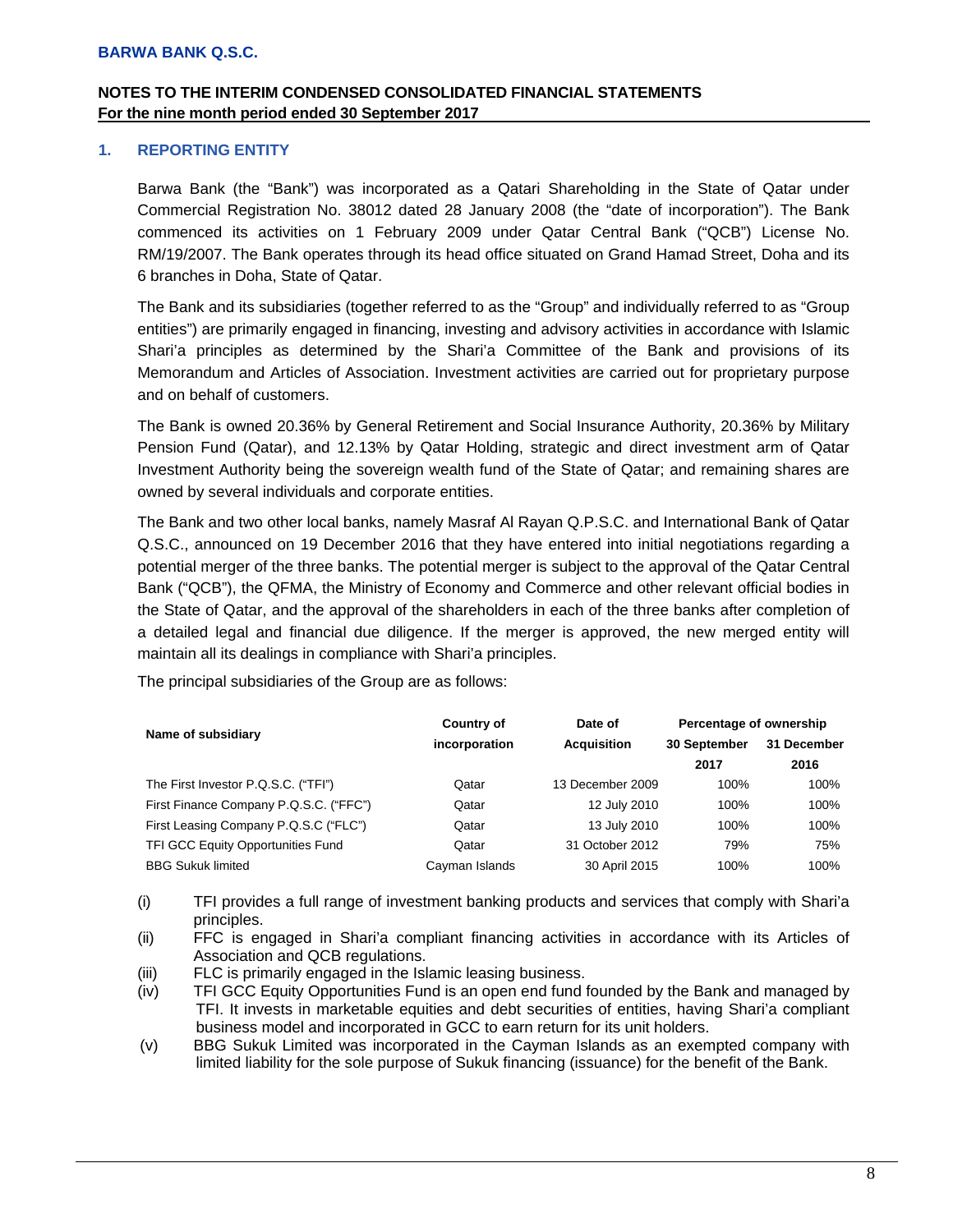#### **2. BASIS OF PREPARATION**

#### **(a) Statement of compliance**

These interim condensed consolidated financial statements have been prepared in accordance with the Financial Accounting Standards ("FAS") as issued by the Accounting and Auditing Organisation for Islamic Financial Institutions ("AAOIFI") and the applicable provisions of the Qatar Central Bank regulations. In line with the requirements of AAOIFI, for matters that are not covered by FAS, the Group uses guidance from the relevant International Financial Reporting Standard ("IFRS"). Accordingly, the interim condensed consolidated financial statements have been prepared in accordance with the guidance provided by International Accounting Standard 34 'Interim Financial Reporting'.

These interim condensed consolidated financial statements do not contain all information and disclosures required in the annual consolidated financial statements and should be read in conjunction with the consolidated financial statements of the Group as at and for the year ended 31 December 2016. The results for the nine month period ended 30 September 2017 are not necessarily indicative of the results that may be expected for the year ending 31 December 2017.

## **(b) Basis of measurement**

These interim condensed consolidated financial statements have been prepared on the historical cost basis except for investments carried at fair value through equity, investments carried at fair value through the statement of income and derivatives held for risk management purposes, which are measured at fair value.

## **(c) Functional and presentation currency**

These interim condensed consolidated financial statements are presented in Qatari Riyals ("QAR"), which is the Group's functional currency. Except as otherwise indicated, financial statements presented in QAR has been rounded to the nearest thousands. The functional currencies for the Group entities have also been assessed as Qatari Riyals.

## **(d) Use of estimates and judgments**

The preparation of these interim condensed consolidated financial statements in conformity with FAS requires management to make judgments, estimates and assumptions that affect the application of accounting policies and the reported amounts of assets, liabilities, income and expenses. Actual results may differ from these estimates.

Estimates and underlying assumptions are reviewed on an ongoing basis. Revisions to accounting estimates are recognised in the period in which the estimate is revised and in any future periods affected.

In preparing these interim condensed consolidated financial statements, the significant judgments made by management in applying the accounting policies were the same as those applied to the consolidated financial statements as at and for the year ended 31 December 2016.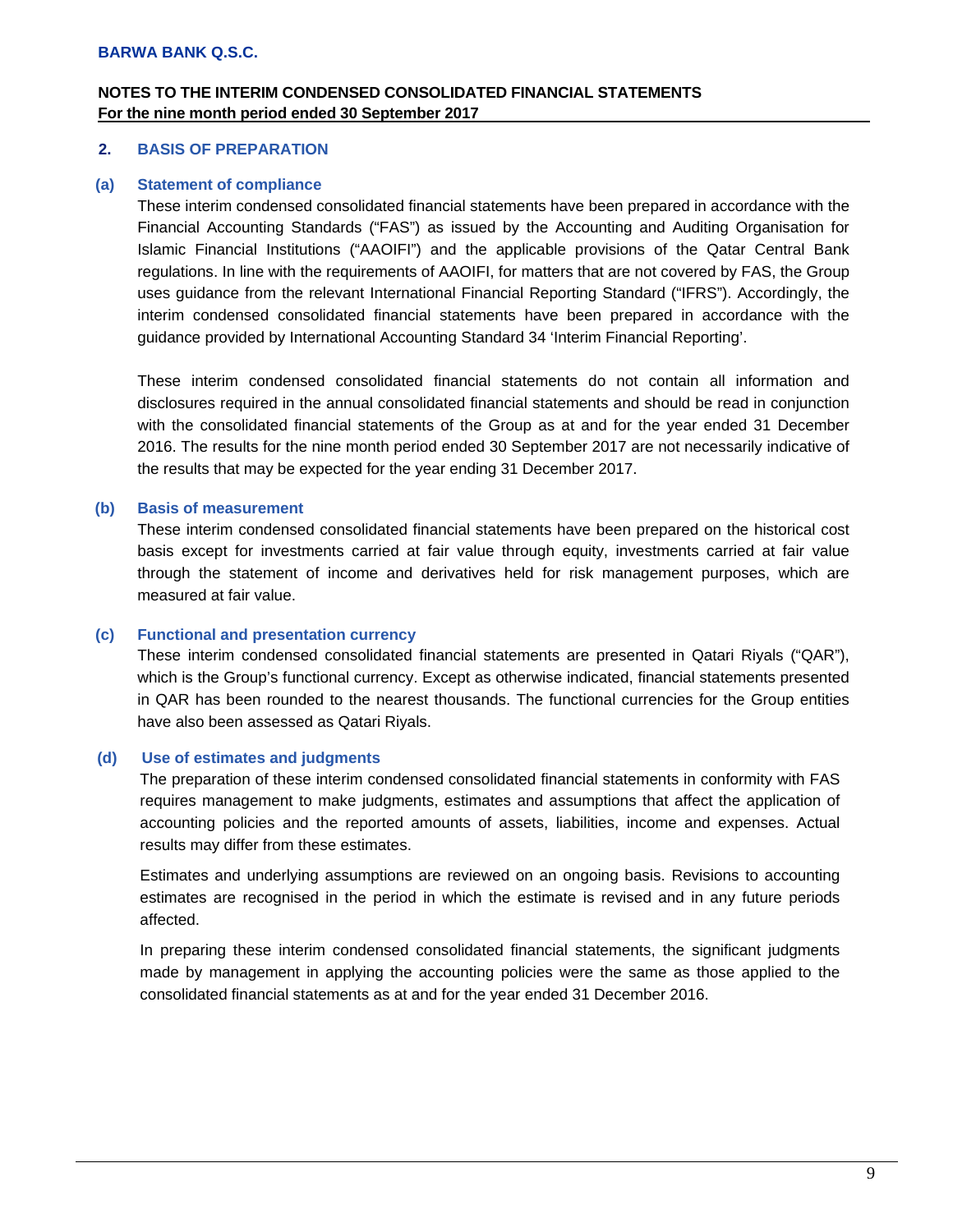# **3. SIGNIFICANT ACCOUNTING POLICIES**

The significant accounting policies adopted in the preparation of the interim condensed consolidated financial statements are consistent with those used in the preparation of the consolidated financial statements as at and for the year ended 31 December 2016.

## **New standards, amendments and interpretations effective from 1 January 2017**

There are no new standards, amendments and interpretations issued by AAOIFI that are effective from 1 January 2017.

# **New standards, amendments and interpretations issued but not yet effective**

International Financial Reporting Standard No. 9 (IFRS 9): Financial Instruments

The final version of IFRS 9 was issued in July 2014, replacing the earlier versions of introducing new classification and measurement requirements (issued in 2009 and 2010) and a new hedge accounting model (issued in 2013) and has an effective date of 1 January 2018. IFRS 9 will replace IAS 39 Financial Instruments: Recognition and Measurement and introduces new requirements for the classification and measurement of financial assets and financial liabilities, a new model based on expected credit losses for recognising loan loss provisions and provides for simplified hedge accounting by aligning hedge accounting more closely with an entity's risk management methodology.

The application of IFRS 9 may have significant impact on amounts reported in the interim condensed consolidated financial statements and will result in more extensive disclosures in the interim condensed consolidated financial statements. However, the Group is currently in the process of evaluating and implementing the required changes in its systems, policies and processes to comply with IFRS 9 and regulatory requirements, and hence it is not practical to disclose a reliable quantitative impact until the implementation programme is further advanced.

# **4. FINANCIAL RISK MANAGEMENT**

The Groups's financial risk management objectives and policies are consistent with those disclosed in the consolidated financial statements as at and for the year ended 31 December 2016.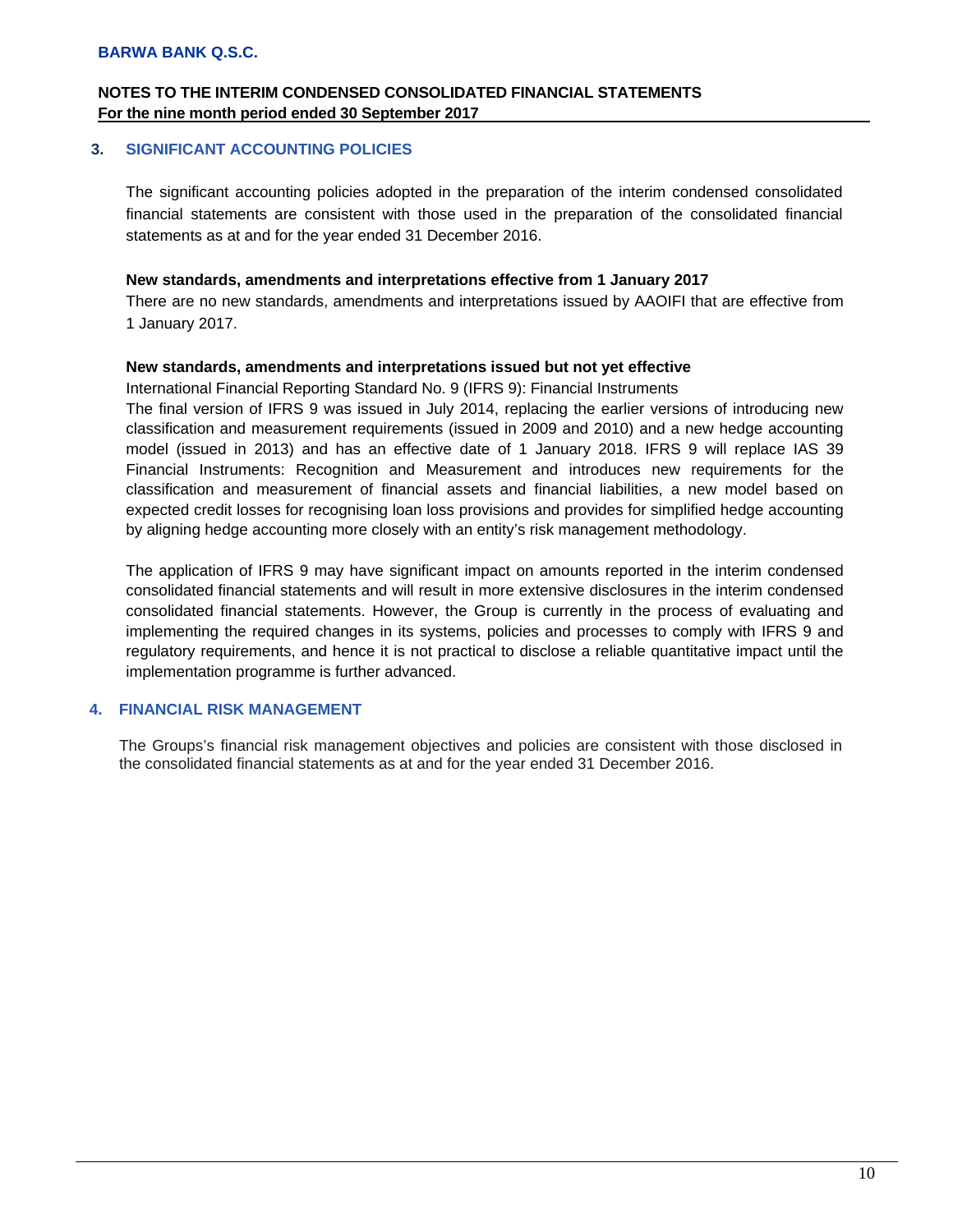# **NOTES TO THE INTERIM CONDENSED CONSOLIDATED FINANCIAL STATEMENTS For the nine month period ended 30 September 2017**<br>5. **OPERATING SEGMENTS**

# **5. OPERATING SEGMENTS**

The Group has four reportable segments, as described below, which are the Group's strategic divisions. The strategic divisions offer different products and services, and are managed separately based on the Group's management and internal reporting structure. For each of the strategic divisions, the Group Management Committee reviews internal management reports on at least a monthly basis. The following summary describes the operations in each of the Group's reportable segments.

| <b>Wholesale Banking</b>                      | Includes financing, deposits and other transactions and balances with<br>wholesale customers                                                                                                                                                                                                                                                                                                                                                                                                                     |
|-----------------------------------------------|------------------------------------------------------------------------------------------------------------------------------------------------------------------------------------------------------------------------------------------------------------------------------------------------------------------------------------------------------------------------------------------------------------------------------------------------------------------------------------------------------------------|
| Retail and private Banking                    | Includes financing, deposits and other transactions and balances with<br>retail and private customers                                                                                                                                                                                                                                                                                                                                                                                                            |
| Treasury and Investments<br>division          | Undertakes the Group's funding and centralised risk management<br>activities through borrowings, use of risk management instruments for<br>risk management purposes and investing in liquid assets such as short-<br>term placements and corporate and government debt securities. Further<br>it also manages Group's trading of investments and corporate finance<br>activities.                                                                                                                                |
| Investment Banking<br>and<br>Asset Management | Operates the Group's funds management activities. Mainly includes<br>financial advisory services, including deal sourcing, structuring,<br>valuations and advisory services, equity structuring, restructuring and<br>placement; debt structuring, restructuring and placement including<br>project finance, securitisation and sukuk; client portfolios management,<br>structuring of liquidity products; structuring and marketing and<br>management of open and closed ended funds; structuring, acquisition, |

placement and initial public offering of private equities; and private equity, equity structuring, private placements and initial public offerings.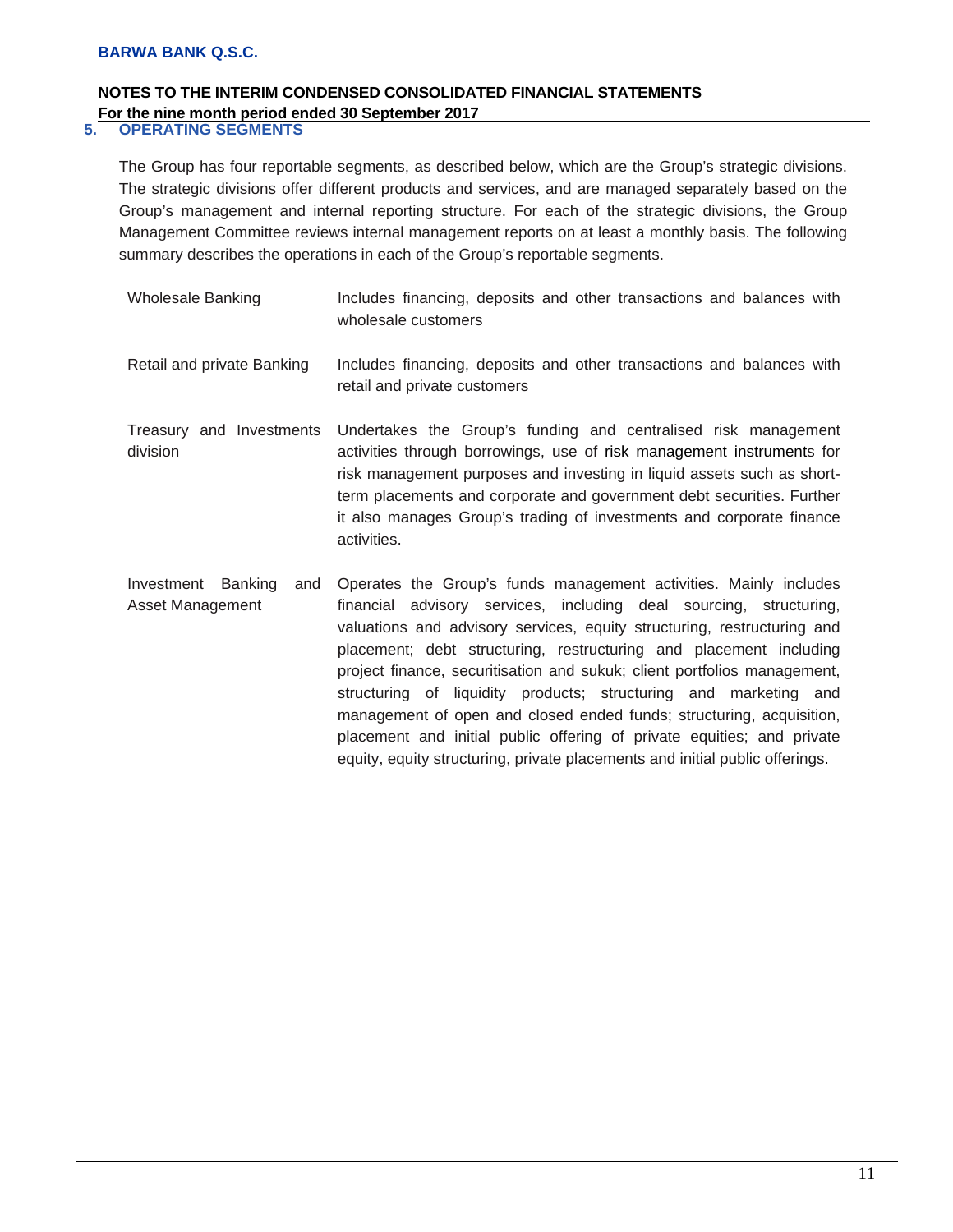#### **NOTES TO THE INTERIM CONDENSED CONSOLIDATED FINANCIAL STATEMENTS For the nine month period ended 30 September 2017 QAR '000s**

#### **5. OPERATING SEGMENTS (CONTINUED)**

Information regarding the results, assets and liabilities of each reportable segment is included below. Performance is measured based on segment profit, as included in the internal management reports that are reviewed by the Group Management Committee. Segment profit is used to measure performance as management believes that such information is the most relevant in evaluating the results of certain segments relative to other entities that operate within these industries.

#### **Information about operating segments**

| As at and for the nine month period ended 30<br>September 2017                                                                 | Wholesale<br>banking         | <b>Retail and</b><br>private<br>banking | <b>Treasury and</b><br>investments<br>division | <b>Investment</b><br>banking and<br>asset<br>management | <b>Unallocated</b> | Total                          |
|--------------------------------------------------------------------------------------------------------------------------------|------------------------------|-----------------------------------------|------------------------------------------------|---------------------------------------------------------|--------------------|--------------------------------|
| Total income from financing and investing activities                                                                           | 626,592                      | 516,706                                 | 315,318                                        | 7,127                                                   | $\blacksquare$     | 1,465,743                      |
| Net fee and commission income                                                                                                  | 55,732                       | 25,170                                  | 2,840                                          | 22,168                                                  |                    | 105,910                        |
| Reportable segment net profit                                                                                                  | 227,480                      | 84,656                                  | 260,598                                        | 13,159                                                  |                    | 585,893                        |
| Reportable segment assets                                                                                                      | 19,999,805                   | 13,431,146                              | 11,435,653                                     | 672,609                                                 | 777,230            | 46,316,443                     |
| As at and for the nine month period ended 30 September<br>2016                                                                 | Wholesale<br>banking         | Retail and<br>private<br>banking        | Treasury and<br>Investments<br>division        | Investment<br>banking and<br>asset<br>management        | Unallocated        | Total                          |
| Total income from financing and investing activities<br>Net fee and commission income / (expense)<br>Reportable segment profit | 564,453<br>45,180<br>230,992 | 475,866<br>20,568<br>121,892            | 264,979<br>(627)<br>207,697                    | 7,316<br>33,513<br>20,775                               |                    | 1,312,614<br>98,634<br>581,356 |
| Reportable segment assets                                                                                                      | 20,570,357                   | 12,217,651                              | 10,757,943                                     | 690,372                                                 | 777,230            | 45,013,553                     |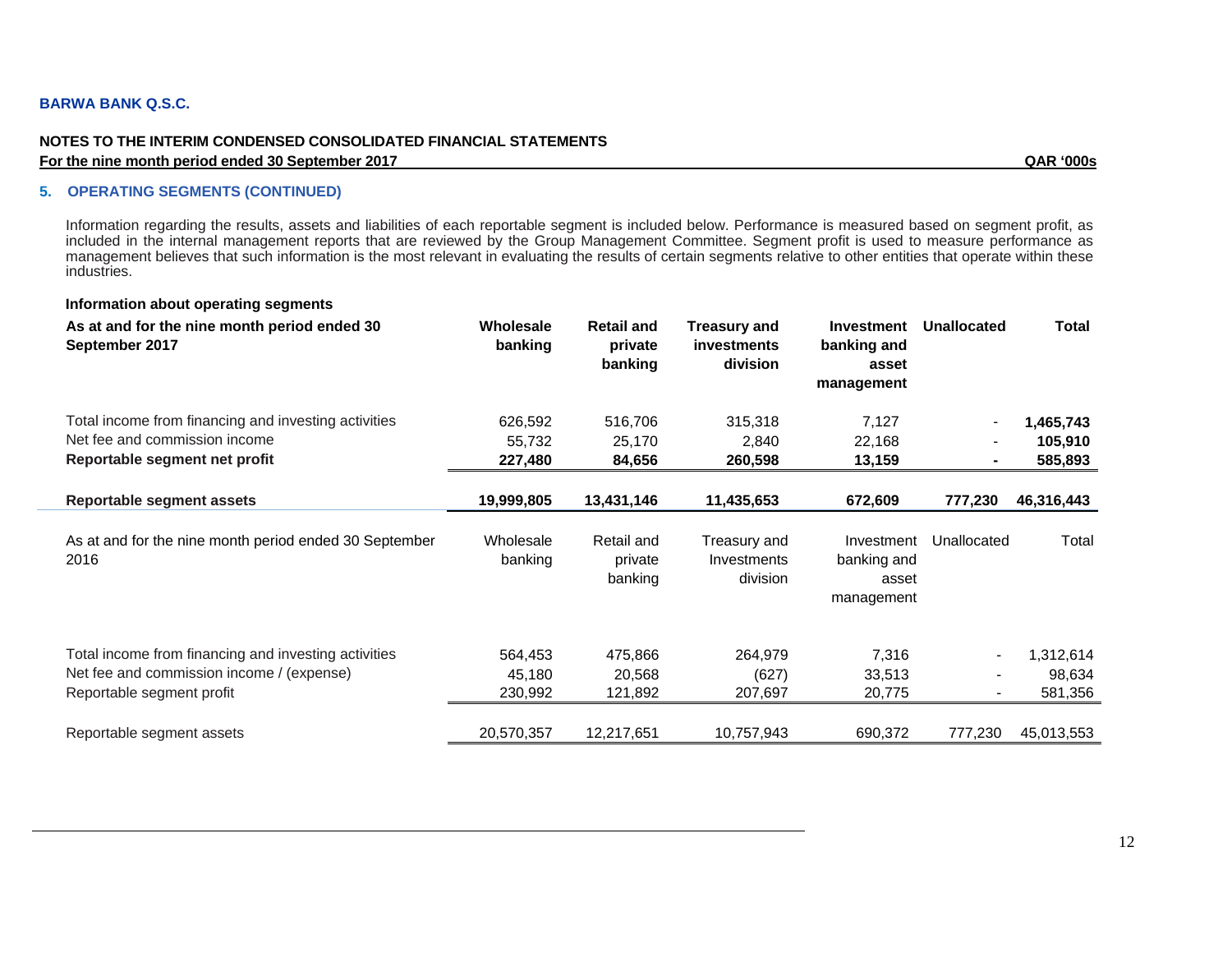#### **NOTES TO THE INTERIM CONDENSED CONSOLIDATED FINANCIAL STATEMENTS For the nine month period ended 30 September 2017 QAR '000s**

#### **6. FAIR VALUE AND CLASSICIATION OF FINANCIAL INSTRUMENTS**

The table below sets out the carrying amounts and fair values of the Group's financial assets and financial liabilities:

|                                           | <b>Fair value</b><br>through<br>statement of | <b>Fair value</b> | <b>Amortised</b> | <b>Total</b><br>carrying |                   |
|-------------------------------------------|----------------------------------------------|-------------------|------------------|--------------------------|-------------------|
|                                           | income                                       | through equity    | cost             | amount                   | <b>Fair value</b> |
| 30 September 2017 (Reviewed)              |                                              |                   |                  |                          |                   |
| Cash and balances with Qatar Central Bank |                                              |                   |                  |                          |                   |
|                                           |                                              | ٠                 | 1,337,265        | 1,337,265                | 1,337,265         |
| Due from banks                            |                                              | ٠                 | 1,767,546        | 1,767,546                | 1,767,546         |
| Financing assets                          |                                              | ۰                 | 30,387,698       | 30,387,698               | 30,387,698        |
| Investment securities:                    |                                              |                   |                  |                          |                   |
| Carried at fair value                     | 61,923                                       | 1,094,257         |                  | 1,156,180                | 1,156,180         |
| Carried at amortised cost                 |                                              |                   | 10,034,428       | 10,034,428               | 10,018,648        |
| Risk management instruments               | 9,397                                        |                   |                  | 9,397                    | 9,397             |
|                                           | 71,320                                       | 1,094,257         | 43,526,937       | 44,692,514               | 44,676,734        |
| Due to banks                              |                                              |                   | 10,521,168       | 10,521,168               | 10,521,168        |
| Sukuk financing                           |                                              |                   | 2,200,344        | 2,200,344                | 2,200,344         |
| Customer current accounts                 |                                              | ۰                 | 1,657,930        | 1,657,930                | 1,657,930         |
| Risk management instruments               | 82,051                                       | ۰                 |                  | 82,051                   | 82,051            |
|                                           | 82,051                                       | $\blacksquare$    | 14,379,442       | 14,461,493               | 14,461,493        |
| Equity of investment account holders      |                                              | ٠                 | 23,525,775       | 23,525,775               | 23,525,775        |
|                                           | 82,051                                       | ۰                 | 37,905,217       | 37,987,268               | 37,987,268        |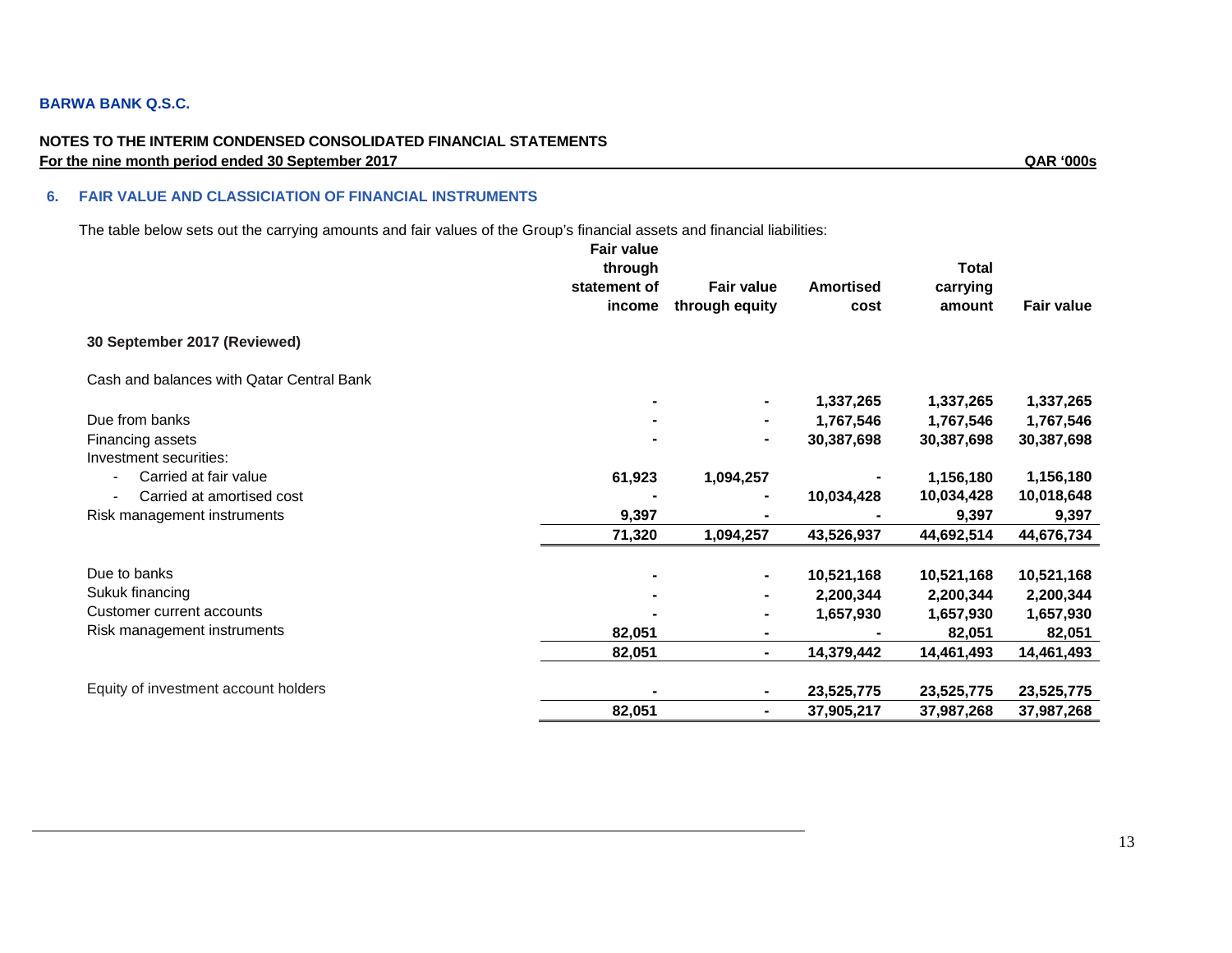#### **NOTES TO THE INTERIM CONDENSED CONSOLIDATED FINANCIAL STATEMENTS For the nine month period ended 30 September 2017 QAR '000s**

#### **6. FAIR VALUE AND CLASSICIATION OF FINANCIAL INSTRUMENTS (CONTINUED)**

The table below sets out the carrying amounts and fair values of the Group's financial assets and financial liabilities:

|                                      | Fair value<br>through<br>statement of<br>income | Fair value<br>through equity | Amortised cost | Total carrying<br>amount | Fair value |
|--------------------------------------|-------------------------------------------------|------------------------------|----------------|--------------------------|------------|
| 31 December 2016 (Audited)           |                                                 |                              |                |                          |            |
| Cash and balances with central banks |                                                 |                              | 1,582,534      | 1,582,534                | 1,582,534  |
| Due from banks                       |                                                 |                              | 2,696,054      | 2,696,054                | 2,696,054  |
| Financing assets                     |                                                 |                              | 29,778,499     | 29,778,499               | 29,778,499 |
| Investment securities:               |                                                 |                              |                |                          |            |
| Carried at fair value                | 81,542                                          | 1,163,968                    |                | 1,245,510                | 1,245,510  |
| Carried at amortised cost            |                                                 |                              | 9,102,776      | 9,102,776                | 9,099,058  |
| Risk management instruments          | 55,331                                          |                              |                | 55,331                   | 55,331     |
|                                      | 136,873                                         | 1,163,968                    | 43,159,863     | 44,460,704               | 44,456,986 |
| Due to banks                         |                                                 |                              | 5,739,803      | 5,739,803                | 5,739,803  |
| Sukuk financing                      |                                                 | $\overline{\phantom{a}}$     | 2,197,594      | 2,197,594                | 2,197,594  |
| Customer current accounts            |                                                 |                              | 1,590,923      | 1,590,923                | 1,590,923  |
| Risk management instruments          | 11,519                                          | $\overline{\phantom{a}}$     |                | 11,519                   | 11,519     |
|                                      | 11,519                                          | $\blacksquare$               | 9,528,320      | 9,539,839                | 9,539,839  |
| Equity of investment account holders |                                                 |                              | 28,386,614     | 28,386,614               |            |
|                                      |                                                 |                              |                |                          | 28,386,614 |
|                                      | 11,519                                          |                              | 37,914,934     | 37,926,453               | 37,926,453 |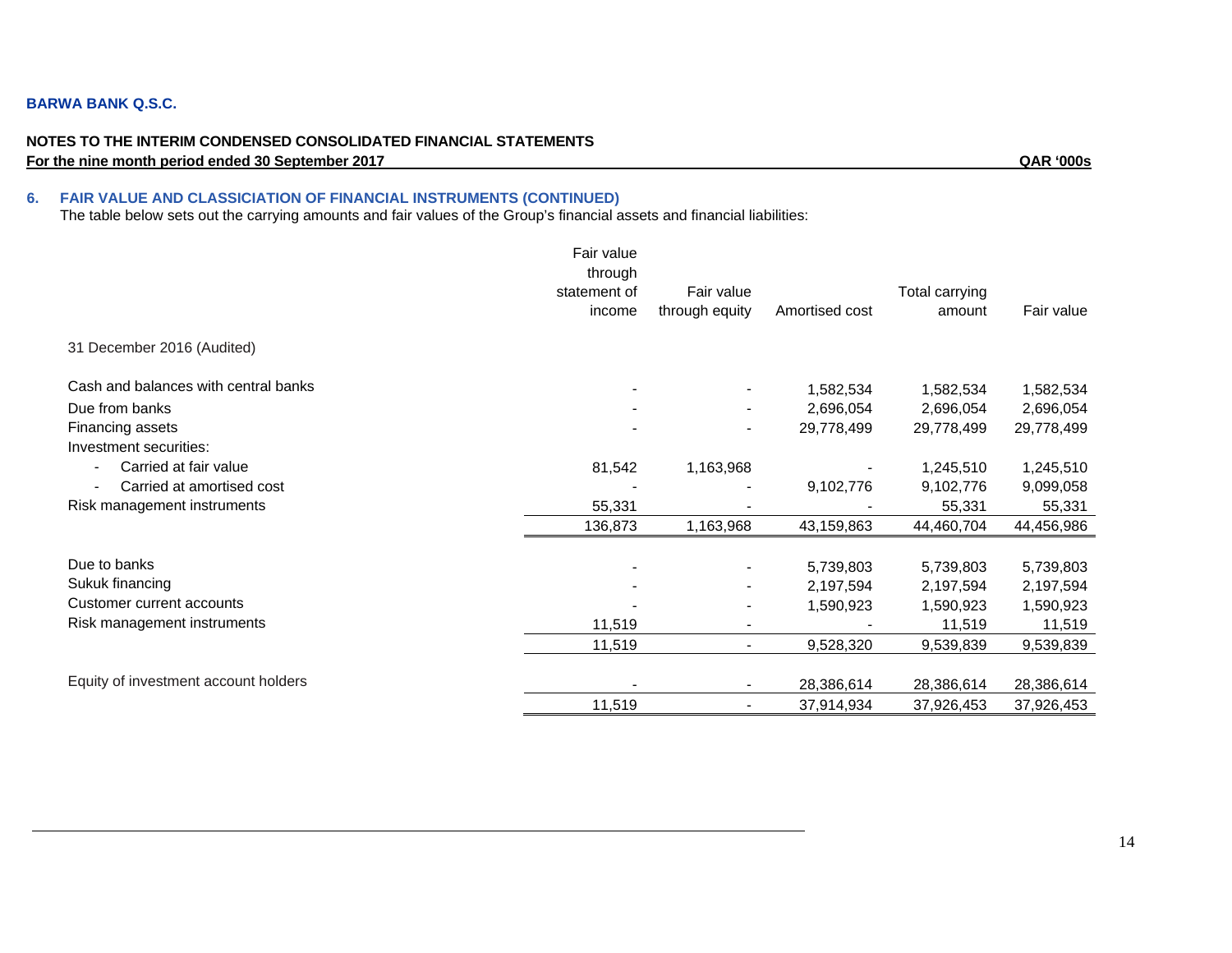# **6. FAIR VALUE AND CLASSICIATION OF FINANCIAL INSTRUMENTS (CONTINUED)**

The table below analyses financial instruments measured at fair value at the end of the reporting period, by the level in the fair value hierarchy into which the fair value measurement is categorised:

|                                             | Level 1 | Level 2 | Level 3          | Total            |
|---------------------------------------------|---------|---------|------------------|------------------|
| 30 September 2017 (Reviewed)                |         |         |                  |                  |
| Risk management instruments (assets)        |         |         | 9,397            | 9,397            |
| Investment securities carried at fair value | 802,072 |         | 354,108          | 1,156,180        |
|                                             | 802,072 |         | 363,505          | 1,165,577        |
| Risk management instruments (liabilities)   |         |         | 82,051<br>82,051 | 82,051<br>82,051 |
| 31 December 2016 (Audited)                  |         |         |                  |                  |
| Risk management instruments (assets)        |         |         | 55,331           | 55,331           |
| Investment securities carried at fair value | 891,406 |         | 354,104          | 1,245,510        |
|                                             | 891,406 |         | 409,435          | 1,300,841        |
| Risk management instruments (liabilities)   |         |         | 11,519           | 11,519           |
|                                             |         |         | 11,519           | 11,519           |

The Group's accounting policies provide scope for assets and liabilities to be designated at inception into different accounting categories in certain circumstances:

- in classifying financial assets or liabilities as trading, the Group has determined that it meets the description of trading assets and liabilities set out in accounting policies.
- in designating financial assets or liabilities at fair value through Statement of Income, the Group has determined that it has met one of the criteria for this designation set out in accounting policies.

For the purpose of disclosure of fair value of financial assets and liabilities which are carried at amortised cost, the level 2 valuation method has been used except for the impaired financing assets for which level 3 valuation method has been used and quoted investment securities for which level 1 valuation method has been used.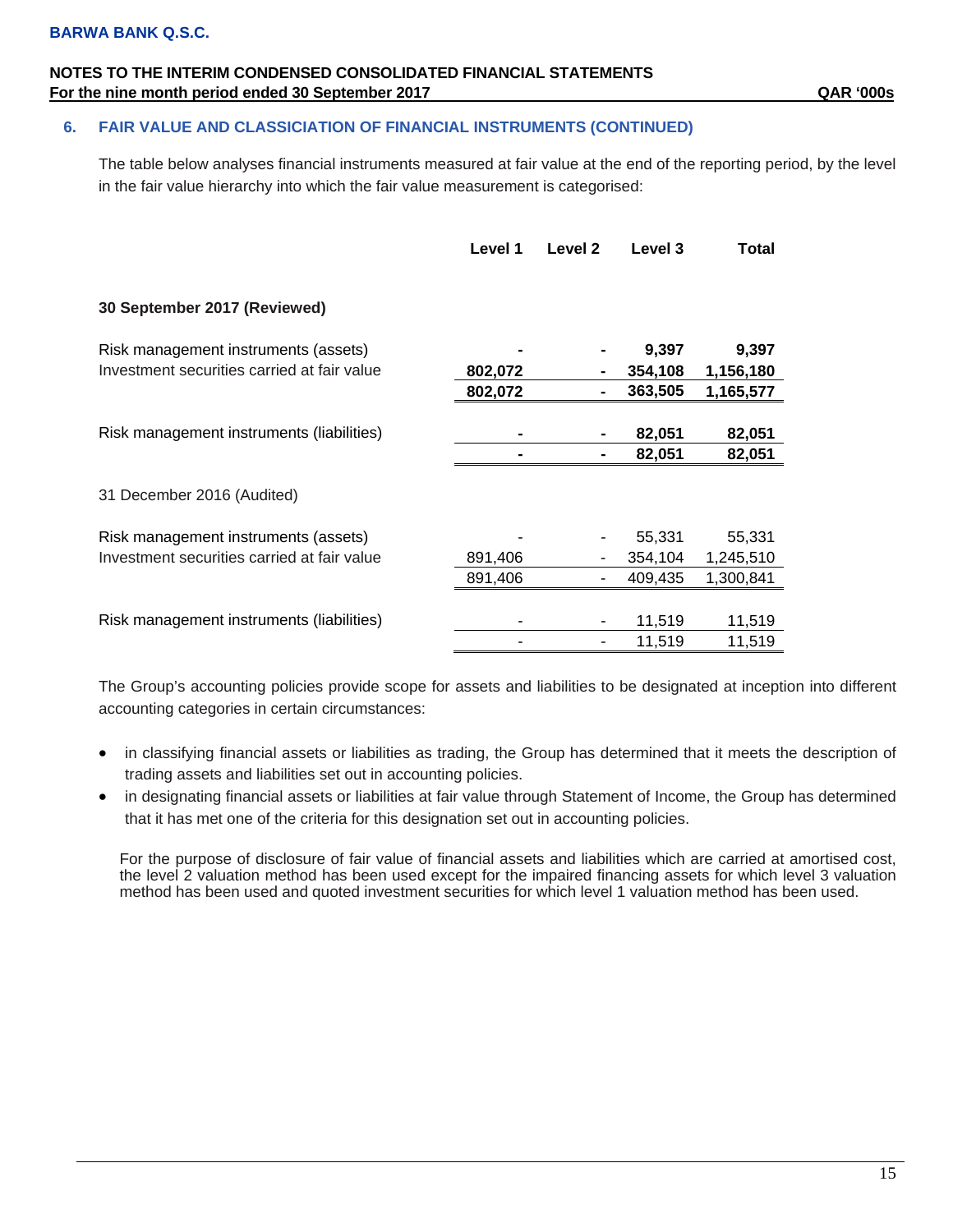# **7. CASH AND BALANCES WITH QATAR CENTRAL BANK**

|                         | 30 September | 31 December |
|-------------------------|--------------|-------------|
|                         | 2017         | 2016        |
|                         | (Reviewed)   | (Audited)   |
| Cash                    | 169,132      | 171,906     |
| Cash reserve with QCB*  | 1,127,487    | 1,370,275   |
| Other balances with QCB | 40,646       | 40,353      |
|                         | 1,337,265    | 1,582,534   |

\*The cash reserve with QCB is not available for use in the Group's day to day operations.

# **8. DUE FROM BANKS**

|                               | 30 September<br>2017<br>(Reviewed) | 31 December<br>2016<br>(Audited) |
|-------------------------------|------------------------------------|----------------------------------|
| Current accounts              | 109,649                            | 99,838                           |
| Wakala placements with banks  | 874,164                            | 1,669,085                        |
| Mudaraba placements           | 158,590                            | 223,890                          |
| Commodity murabaha receivable | 625,143                            | 703,241                          |
|                               | 1,767,546                          | 2,696,054                        |

#### **9. FINANCING ASSETS (a) By type**

**30 September 2017 (Reviewed)** 31 December 2016 (Audited) Murabaha commodity **19,641,539** 17,695,609 Ijarah Muntahia Bittamleek **6,838,986** 7,147,457 Murabaha **2,997,008** 4,015,819 Musawama **1,827,905** 1,908,303 Acceptances **410,407** 324,520 Istisna'a **336,844** 358,867 Cards **69,684** 47,466 Others **2,910** 2,936 Total financing assets **32,125,283** 31,500,977 Less: Deferred profit **1,226,591** 1,229,266 Provision for impairment on financing assets – Specific **404,343** 393,470 Provision for impairment on financing assets – Collective **66,095 66,095 66,095 66,095**  Suspended profit related to non-performing financing assets **40,556** 33,647 Net financing assets **30,387,698** 29,778,499

The total non-performing financing assets at 30 September 2017 amounted to QAR 488 million, representing 1.6% of the net financing assets (31 December 2016: QAR 460 million, representing 1.5%).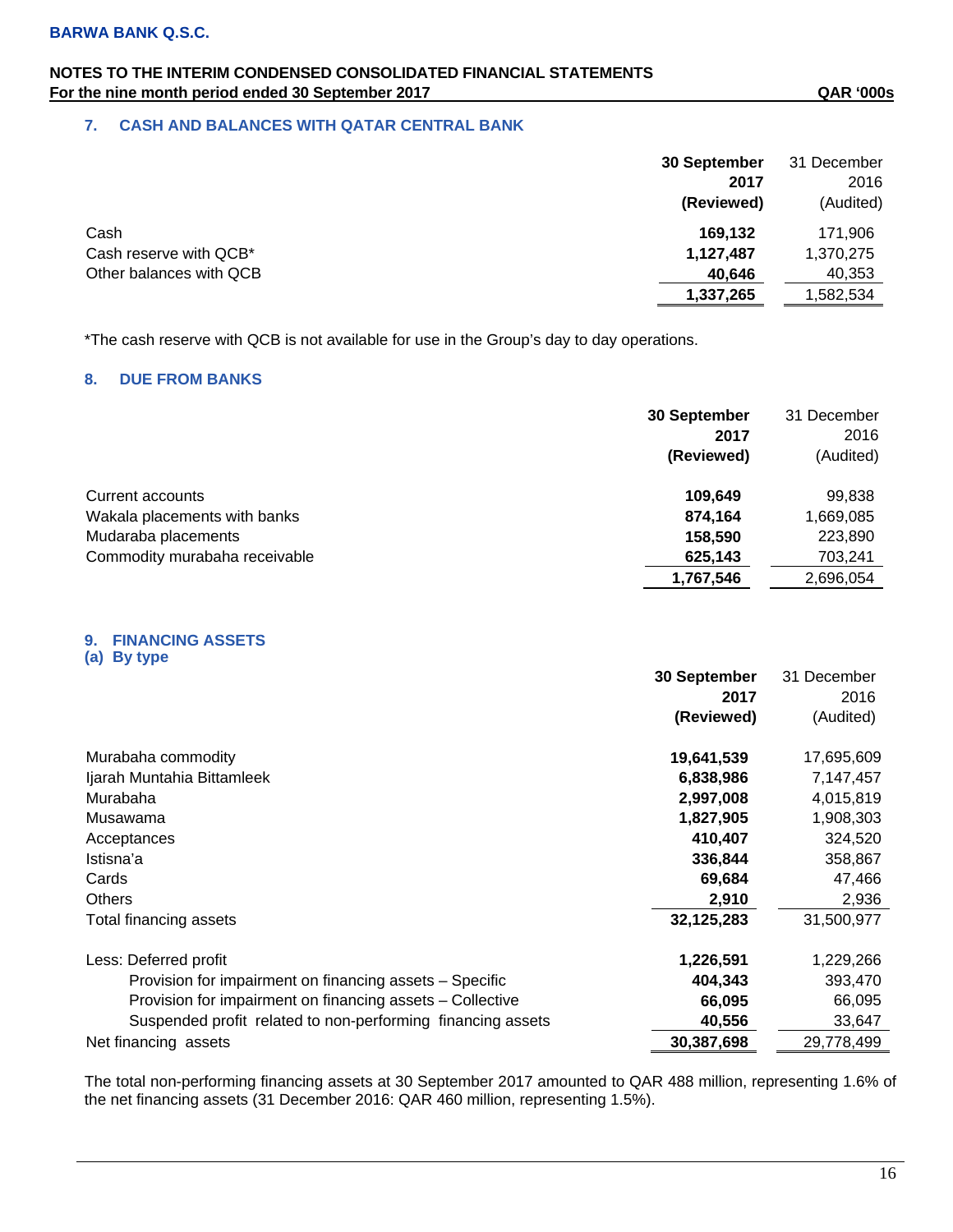# **9. FINANCING ASSETS (CONTINUED)**

# **(b) Movement in the provision for impairment – specific on financing assets**

|                                           | 2017<br>(Reviewed) | 2016<br>(Reviewed) |
|-------------------------------------------|--------------------|--------------------|
| Balance at 1 January                      | 393,470            | 356,259            |
| Provisions made during the period         | 39,295             | 34,773             |
| Recoveries during the period              | (27, 413)          | (30, 821)          |
|                                           | 11.882             | 3,952              |
| Written off during the period             | (1,009)            | (887)              |
| Balance for the period ended 30 September | 404.343            | 359,324            |

# **10. INVESTMENT SECURITIES**

|                                                                     | 30 September 2017<br>(Reviewed) |                     | 31 December 2016<br>(Audited)  |         |                     |                                |
|---------------------------------------------------------------------|---------------------------------|---------------------|--------------------------------|---------|---------------------|--------------------------------|
|                                                                     | Quoted                          | <b>Unquoted</b>     | <b>Total</b>                   | Quoted  | Unquoted            | Total                          |
| Investments classified as fair value through<br>statement of income |                                 |                     |                                |         |                     |                                |
| - Investments classified as held for trading:                       |                                 |                     |                                |         |                     |                                |
| • debt-type investments                                             | 6,963                           |                     | 6,963                          |         |                     |                                |
| • equity -type investments                                          | 54,960                          |                     | 54,960                         | 81,542  |                     | 81,542                         |
|                                                                     | 61,923                          |                     | 61,923                         | 81,542  | -                   | 81,542                         |
| Debt-type investments classified at<br>amortised cost               |                                 |                     |                                |         |                     |                                |
| Fixed rate*                                                         |                                 | 1,569,145 8,265,000 | 9,834,145                      |         | 1,537,694 7,364,799 | 8,902,493                      |
| Floating rate<br>۰                                                  |                                 | 200,283             | 200,283                        |         | 200,283             | 200,283                        |
|                                                                     |                                 |                     | 1,569,145 8,465,283 10,034,428 |         | 1,537,694 7,565,082 | 9,102,776                      |
| Equity-type investments classified as fair                          |                                 |                     |                                |         |                     |                                |
| value through equity                                                | 740,149                         | 354,108             | 1,094,257                      | 809,864 | 354,104             | 1,163,968                      |
|                                                                     |                                 |                     | 2,371,217 8,819,391 11,190,608 |         |                     | 2,429,100 7,919,186 10,348,286 |

\*Investments in unquoted debt-type instruments classified at amortised cost at fixed rate represent investments in the Qatar Government securities.

The cumulative change in fair value reserve of investments, during the period is as follows:

|                                                           | 2017       | 2016       |
|-----------------------------------------------------------|------------|------------|
|                                                           | (Reviewed) | (Reviewed) |
| Balance at 1 January                                      | (11, 320)  | (15,430)   |
| Net change in fair value                                  | 15,327     | 7,489      |
| Impairment loss on investment securities                  |            | 6,063      |
| Share of associates and joint ventures fair value changes | (1,036)    | 2,470      |
|                                                           | 14,291     | 16,022     |
| Balance for the period ended 30 September                 | 2.971      | 592        |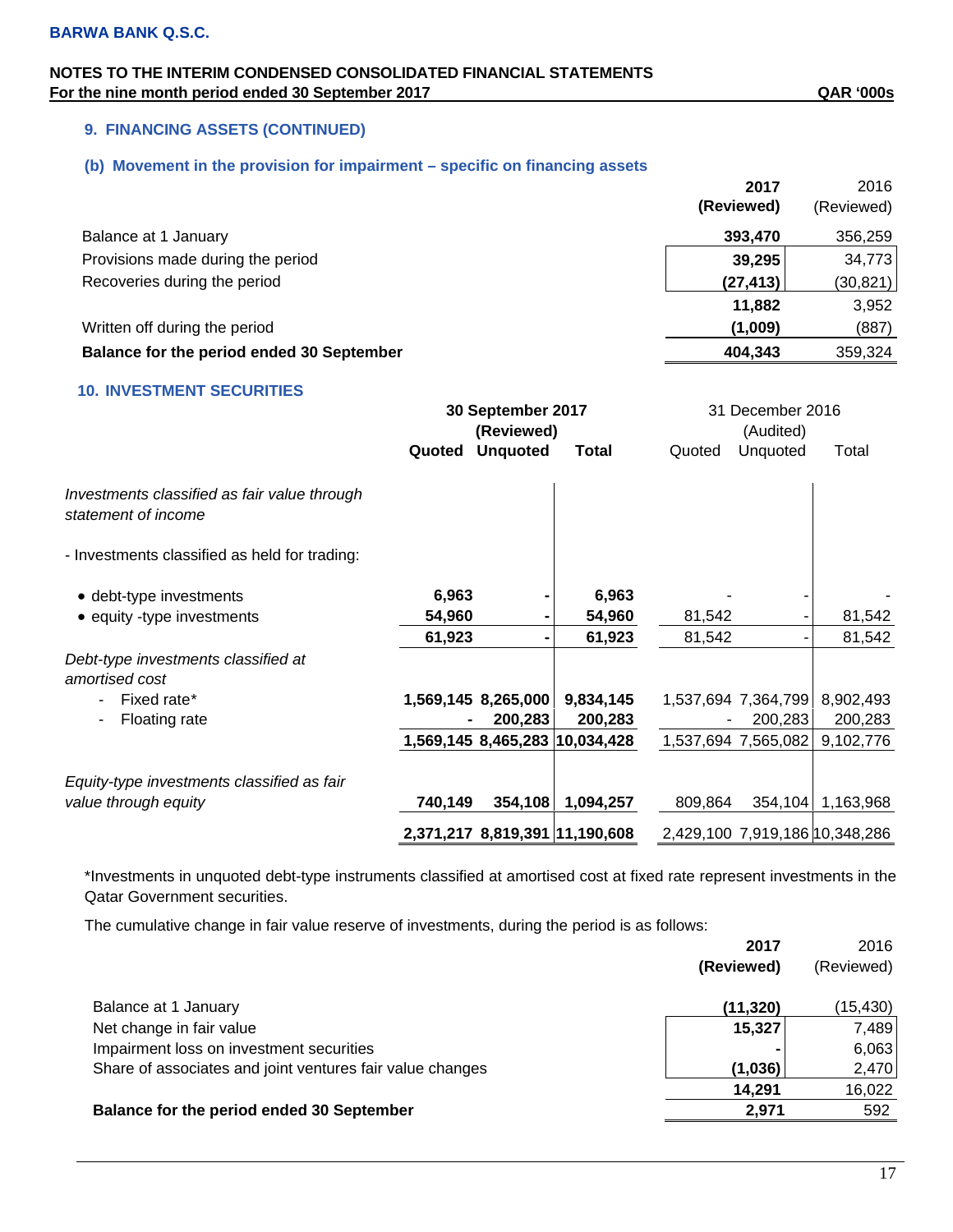# **11. INVESTMENT IN ASSOCIATES AND JOINT VENTURES**

|                                                                     | 30 September<br>2017<br>(Reviewed) | 31 December<br>2016<br>(Audited) |
|---------------------------------------------------------------------|------------------------------------|----------------------------------|
| Balance at 1 January                                                | 298,308                            | 299,717                          |
| Share of results                                                    | 3,853                              | 5,078                            |
| Dividend received                                                   | (1,270)                            | (1,805)                          |
| Share of associates and joint ventures fair value changes           | (1,036)                            | 1,611                            |
| Share of associates and joint ventures currency translation reserve | 2,112                              | (6, 294)                         |
| Disposal during the period/year                                     | (25, 490)                          |                                  |
| Other movements                                                     |                                    |                                  |
|                                                                     | 276,479                            | 298,308                          |

# **12. DUE TO BANKS**

|                             | 30 September | 31 December |
|-----------------------------|--------------|-------------|
|                             | 2017         | 2016        |
|                             | (Reviewed)   | (Audited)   |
| Current accounts            | 3.049        | 1.227       |
| Commodity Murabaha payable* | 3,782,940    | 1,133,176   |
| Wakala payable              | 6,735,179    | 4,605,400   |
|                             | 10,521,168   | 5,739,803   |

\*This represents amounts held under repurchase agreements amounting to QAR 3,600mn (2016: QAR 951mn).

# **13. EQUITY OF INVESTMENT ACCOUNT HOLDERS**

|                                                                               | 30 September | 31 December |
|-------------------------------------------------------------------------------|--------------|-------------|
|                                                                               | 2017         | 2016        |
|                                                                               | (Reviewed)   | (Audited)   |
| Investment account holders balance before share of profit (a)                 | 23,386,482   | 28,283,432  |
| Distributable profits to investment account holders for the period / year (b) | 519,614      | 551,329     |
| Profit already distributed during the period / year                           | (378, 697)   | (446,523)   |
| Profit payable to investment account holders                                  | 140,917      | 104,806     |
| Share in fair value reserve                                                   | (1,624)      | (1,624)     |
| Total investment account holders balance                                      | 23,525,775   | 28,386,614  |
| By type:                                                                      |              |             |
| Saving accounts                                                               | 2,256,924    | 2,552,252   |
| Call accounts                                                                 | 330,482      | 458,697     |
| Term accounts                                                                 | 20,799,076   | 25,272,483  |
| Total (a)                                                                     | 23,386,482   | 28,283,432  |
|                                                                               |              |             |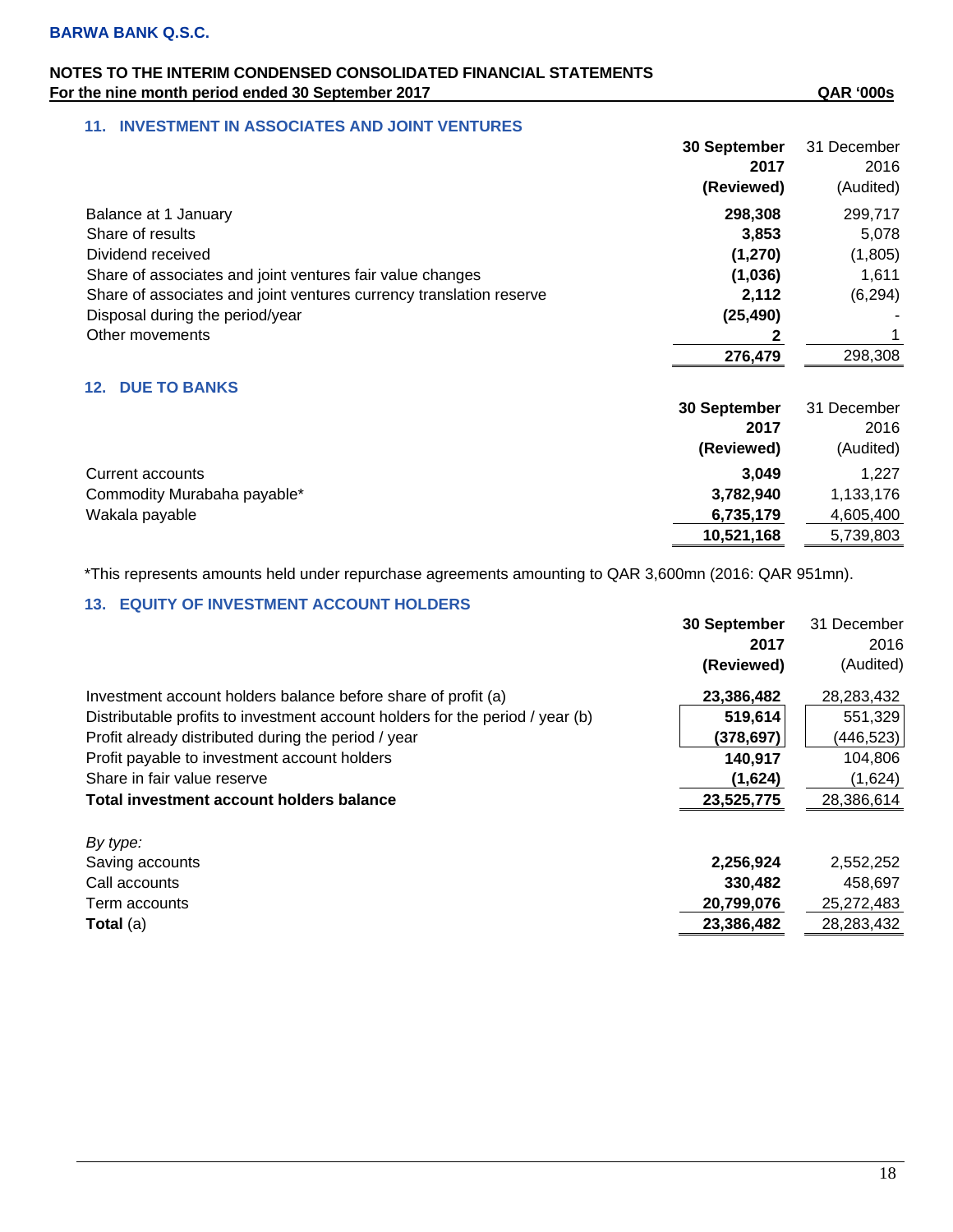## **13. EQUITY OF INVESTMENT ACCOUNT HOLDERS (CONTINUED)**

|                          | For the nine month period ended |              |  |
|--------------------------|---------------------------------|--------------|--|
|                          | 30 September                    | 30 September |  |
|                          | 2017                            | 2016         |  |
| Net return breakup:      | (Reviewed)                      | (Reviewed)   |  |
| Saving accounts          | 30.184                          | 33,506       |  |
| Call accounts            | 1.519                           | 1,655        |  |
| Term accounts - 1 month  | 99,486                          | 109,015      |  |
| Term accounts - 3 month  | 152,766                         | 89,830       |  |
| Term accounts - 6 month  | 57,404                          | 46,169       |  |
| Term accounts - 9 month  | 41                              | 448          |  |
| Term accounts - 12 month | 162,731                         | 104,011      |  |
| Term accounts - 2 year   | 1,126                           |              |  |
| Term accounts - 4 year   | 14,357                          |              |  |
| Total (b)                | 519,614                         | 384,634      |  |

## **14. OWNERS' EQUITY**

#### **(a) Share capital**

|                        | <b>Ordinary shares</b> |             |
|------------------------|------------------------|-------------|
| In thousands of shares | 30 September           | 31 December |
|                        | 2017                   | 2016        |
|                        | (Reviewed)             | (Audited)   |
| In issue at            | 300,000                | 300,000     |
|                        |                        |             |

At 30 September 2017, the authorised share capital comprised 400,000 thousand ordinary shares (31 December 2016: 400,000 thousand), having a par value of QAR 10 each share. Out of this authorised capital 300,000 thousand ordinary shares (31 December 2016: 300,000 thousand) are issued and fully paid.

## **(b) Legal reserve**

In accordance with QCB Law No.13 of 2012 and the Memorandum and Articles of Association of the Bank, 20% of net profit attributable to the owners of the Bank for the year is required to be transferred to the reserve until the legal reserve equals 100% of the paid up share capital. This reserve is not available for distribution except in circumstances specified in Qatar Commercial Companies Law and after QCB approval. As at 31 December 2016, legal reserve balance was QAR 2,245.4 million. No further transfer has been made for the nine month period ended 30 September 2017 as the Bank transfers the required amount at the year-end. The legal reserve includes the share premium received on issuance of new shares in accordance with Qatar Commercial Companies Law.

#### **(c) Risk reserve**

In accordance with Qatar Central Bank regulations, a risk reserve should be created to cover contingencies on both the public and private sector financing assets, with a minimum requirement of 2.5% of the total private sector exposure granted by the Group inside and outside Qatar after the exclusion of the specific provisions and profit in suspense. The finance provided to/or secured by the Ministry of Finance – State of Qatar and finance against cash guarantees are excluded from the gross direct finance. As at 31 December 2016, risk reserve balance was QAR 695.6 million. No further transfer has been made for the nine month period ended 30 September 2017 as the Bank transfers the required amount at the year-end.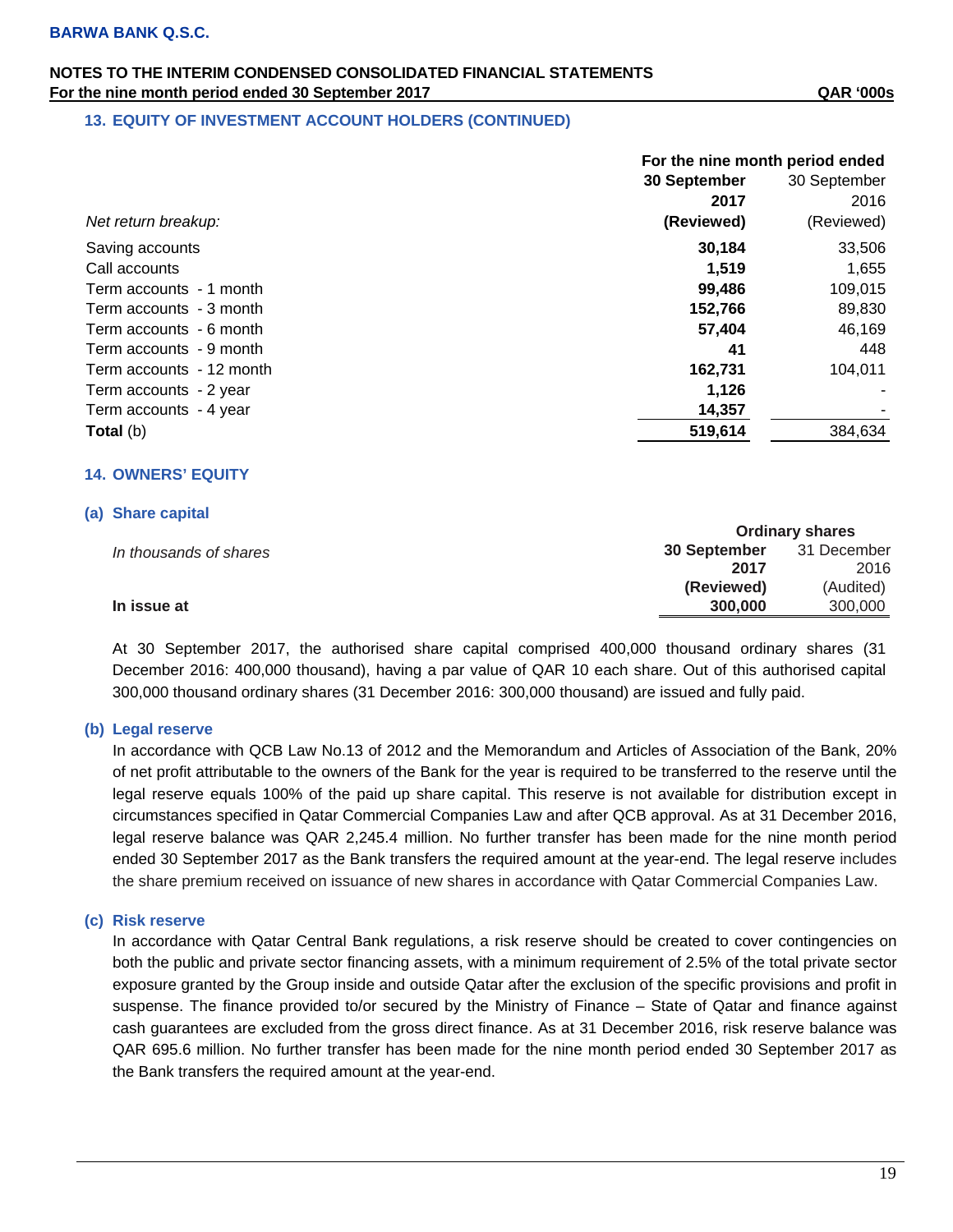# **14. OWNERS' EQUITY (CONTINUED)**

#### **(d) Other reserves**

In accordance with Qatar Central Bank regulations, income recognised from the share of profit from associates is not available for distribution, except to the extent of dividend received from the associates and joint ventures, and should be transferred to a separate reserve account in Owners' equity. Further, the Bank has set aside QAR 100 million in 2016 (2015: QAR 100 million) as a contingency reserve from retained earnings to protect the Group from any future losses that may arise from any unforeseen events on recommendation of the Board of Directors. As at 31 December 2016, other reserve balance was QAR 530.2 million. No further transfer has been made for the nine month period ended 30 September 2017 as the Bank transfers the required amount at year-end.

## **(e) Treasury shares**

Treasury shares represent ordinary shares of Barwa Bank with nominal value of QAR 10 each. Treasury shares are presented as a deduction from equity.

# **(f) Dividend**

The Board of Directors in their meeting held on 1 February 2017 proposed a cash dividend of 13.5% (2015: 10.0%) of the paid up share capital amounting to QAR 399.8 million – QAR 1.35 per share (2015: QAR 296.2 million – QAR 1.00 per share), which was subsequently approved for distribution at the Annual General Meeting of the shareholders of the Bank held on 27 February 2017.

# **15. CONTINGENT LIABILITIES AND COMMITMENTS**

|    |                                          | 30 September | 31 December |
|----|------------------------------------------|--------------|-------------|
|    |                                          | 2017         | 2016        |
|    |                                          | (Reviewed)   | (Audited)   |
| a) | <b>Contingent liabilities</b>            |              |             |
|    | Unused credit facilities                 | 9,312,653    | 10,835,574  |
|    | Guarantees                               | 8,014,441    | 7,506,984   |
|    | Letters of credit                        | 1,611,171    | 2,471,374   |
|    |                                          | 18,938,265   | 20,813,932  |
| b) | <b>Commitments</b>                       |              |             |
|    | Profit rate swaps                        | 270,292      | 278,769     |
|    | Options                                  |              | 36,415      |
|    | Other risk management instruments - WAAD | 4,407,704    | 3,603,317   |
|    |                                          | 4,677,996    | 3,918,501   |

# **Unused credit facilities**

Commitments to extend credit represent contractual commitments to make financings and revolving credits. Since commitments may expire without being drawn upon, the total contractual amounts do not necessarily represent future cash requirements.

## **Guarantees and Letters of credit**

Guarantees and letters of credit commit the Group to make payments on behalf of customers in the event of a specific event. Guarantees and standby letters of credit carry the same credit risk as financings.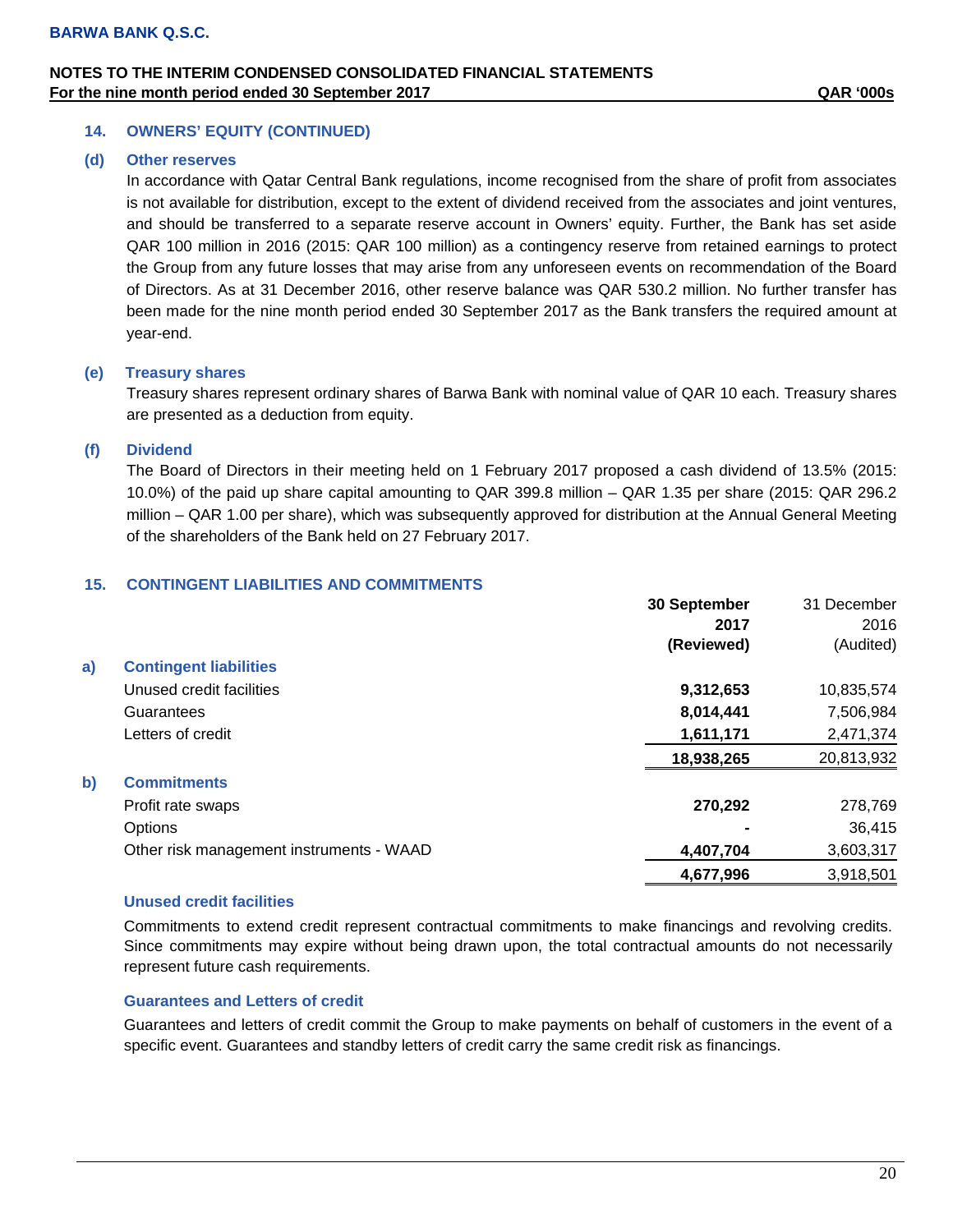# **15. CONTINGENT LIABILITIES AND COMMITMENTS (CONTINUED)**

#### **Lease commitments**

The Group leases a number of branches and office premises under operating leases. Non-cancellable operating lease rentals are payable as follows:

|                                             | 30 September | 31 December |
|---------------------------------------------|--------------|-------------|
|                                             | 2017         | 2016        |
|                                             | (Reviewed)   | (Audited)   |
| Within one year                             | 29.578       | 28,414      |
| After one year but not more than five years | 32.134       | 35,394      |

# **16. BASIC AND DILUTED EARNINGS PER SHARE**

Earnings per share are calculated by dividing the net profit for the period attributable to the equity holders of the Bank by the weighted average number of ordinary shares in issue during the period.

|                                                      | For the three month<br>period ended |            | For the nine month<br>period ended |            |
|------------------------------------------------------|-------------------------------------|------------|------------------------------------|------------|
|                                                      | 30                                  | 30         | 30                                 | 30         |
|                                                      | <b>September</b>                    | September  | <b>September</b>                   | September  |
|                                                      | 2017                                | 2016       | 2017                               | 2016       |
|                                                      | (Reviewed)                          | (Reviewed) | (Reviewed)                         | (Reviewed) |
| Net profit for the period attributable to the equity |                                     |            |                                    |            |
| holders of the Bank                                  | 196,961                             | 207,767    | 584,827                            | 581,037    |
| Weighted average number of outstanding shares        | 296,165                             | 296,165    | 296,165                            | 296,165    |
| Basic and diluted earning per share (QAR)            | 0.67                                | 0.70       | 1.97                               | 1.96       |

## **The weighted average number of shares have been calculated as follows:**

| Total number of shares                  | 300,000 | 300,000 | 300,000 | 300,000 |
|-----------------------------------------|---------|---------|---------|---------|
| Treasury shares                         | (3,835) | (3.835) | (3,835) | (3,835) |
| Weighted average number of shares at 30 |         |         |         |         |
| September 2017                          | 296,165 | 296,165 | 296,165 | 296,165 |